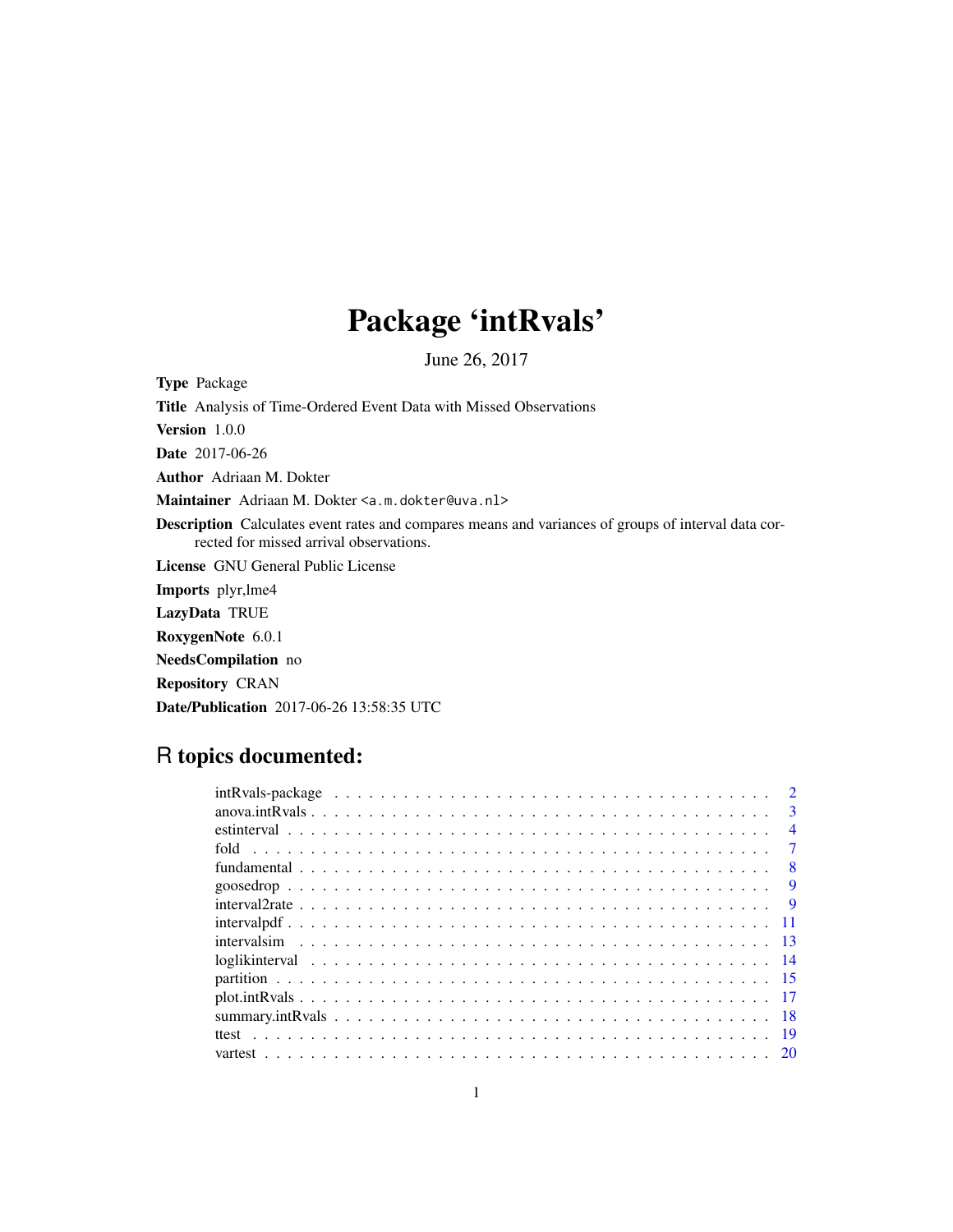#### <span id="page-1-0"></span>**Index** [22](#page-21-0)

#### **Description**

intRvals calculates means and variances of arrival intervals (and arrival rates) corrected for missed arrival observations, and compares means and variances of groups of interval data.

#### Details

General: The central function of package **intRvals** is [estinterval](#page-3-1), which is used to estimate the mean arrival interval (and its standard deviation) from interval data with missed arrivals. This is achieved by fitting the theoretical probability density [intervalpdf](#page-10-1) to the interval data

The package can be used to analyse general interval data where intervals are derived from distinct arrival observations. For example, the authors have used it to analyze dropping intervals of grazing geese for estimating their faecal output.

Intervals are defined as the time between observed arrival events (e.g. the time between one excreted droppings to the next) The package provides a way of taking into account missed observations (e.g. defecations), which lead to occasional observed intervals at integer multiples of the true arrival interval.

#### Typical workflow:

- 1. Fit interval model m to an interval dataset d using [estinterval](#page-3-1), as in m=estinterval(d).
- 2. Visually inspect model fits using [plot.intRvals](#page-16-1), as in plot(m).
- 3. Use [anova.intRvals](#page-2-1) to check whether the missed event probability was signficantly different from zero, as in anova(m).
- 4. Also use [anova.intRvals](#page-2-1) to perform model selection between competing models m1,m2 for the same interval dataset d, as in anova(m1,m2).
- 5. Compare means and variances between different interval datasets d1,d2 using [ttest](#page-18-1) and [vartest](#page-19-1).

Other useful functionality: [fold](#page-6-1) provides functionality to fold observed intervals back to their fundamental interval

[fundamental](#page-7-1) tests which intervals are fundamental, i.e. intervals not containing a missed arrival observation

[interval2rate](#page-8-1) converts interval estimates to rates

[partition](#page-14-1) estimates and tests for the presence of within-subject variation

[intervalsim](#page-12-1) simulates a set of observed intervals

The package comes with a example interval dataset [goosedrop](#page-8-2)

Please cite this package using the publication "Analysing time-ordered event data with missed observations, Ecology and Evolution, 2017" by Dokter et al.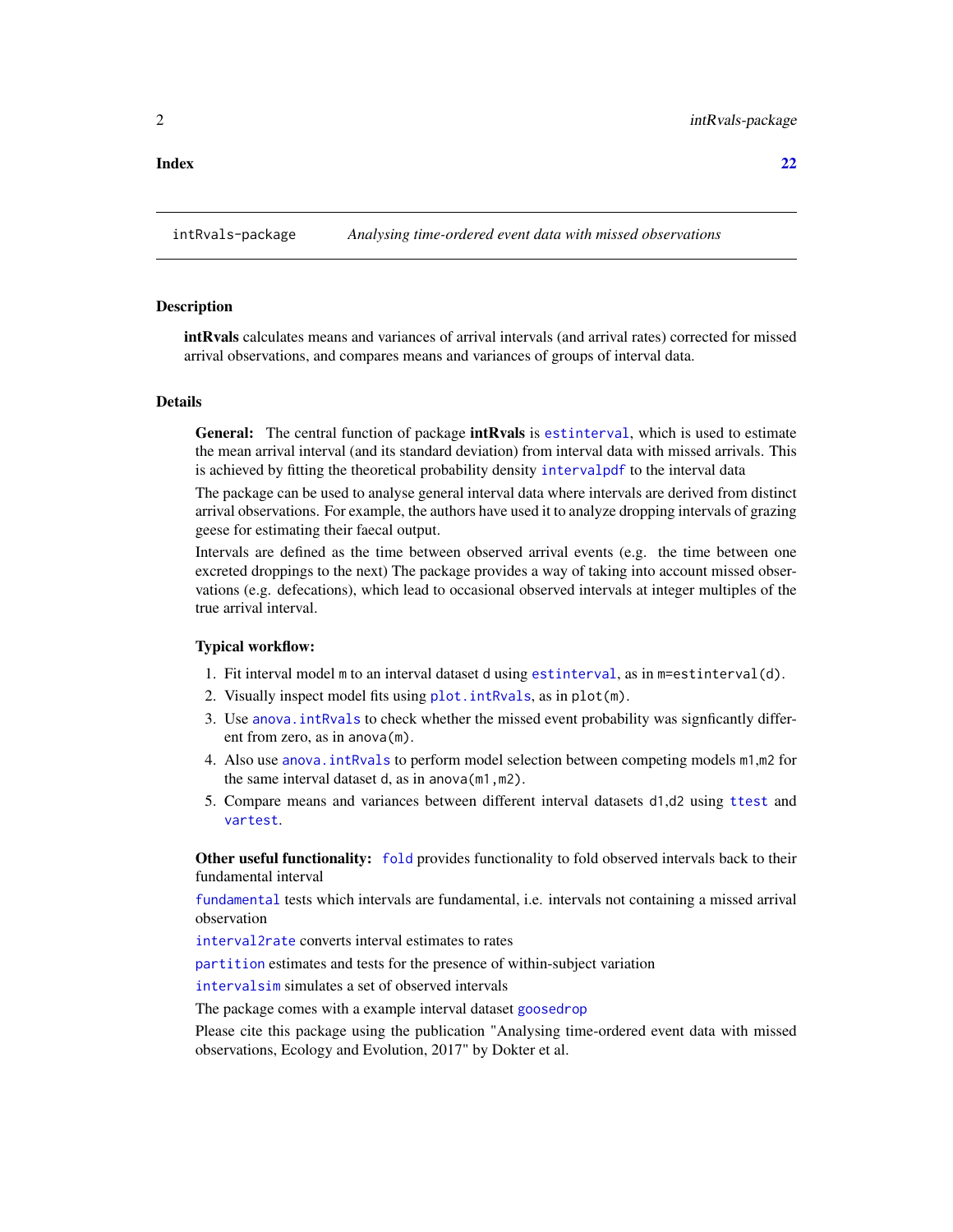#### <span id="page-2-0"></span>anova.intRvals 3

#### References

Dokter, A.M., van Loon, E.E., Fokkema, W., Lameris, T.K, , Nolet, B.A. and van der Jeugd, H.P. 2017. Analysing time-ordered event data with missed observations, Ecology and Evolution, 2017, in press.

B\'edard, J. & Gauthier, G. 1986. Assessment of faecal output in geese. Journal of Applied Ecology, 23, 77-90.

Owen, M. 1971. The Selection of Feeding Site by White-Fronted Geese in Winter. Journal of Applied Ecology 8: 905-917.

<span id="page-2-1"></span>anova.intRvals *Compares model fits of* intRvals *objects*

#### Description

Compare model fits of intRvals objects estimated on the same data. If one object is provided, the results of a deviance test against a model without a missed event probability 'p' is reported. If two objects are provided, the results of a deviance test between the model fits of the two objects is given.

#### Usage

```
## S3 method for class 'intRvals'
anova(object, y = NULL, conf.level = 0.95,
  digits = max(3L, getOption("digits") - 3L), ...
```
### **Arguments**

| object     | an object of class intravals, usually a result of a call to estinterval           |
|------------|-----------------------------------------------------------------------------------|
| <b>y</b>   | an (optional) object of class intRvals, usually a result of a call to estinterval |
| conf.level | confidence level for the deviance test                                            |
| digits     | the number of digits for printing to screen                                       |
| $\cdots$   | other arguments to be passed to low level functions                               |

#### Value

A list of class "anova.intRvals" with the best model (1 or 2), deviance statistic and test results

best.model the index of the best model (1 is first argument, 2 is second)

deviance the deviance between the two tested models

p.value p-value for the deviance (likelihood-ratio) test

conf.level assumed confidence level for the test

model1.call call that generated model 1

model2.call call that generated model 2

- AIC numeric 2-vector containg the AIC value for model 1 (first element) and model 2 (second element)
- loglik numeric 2-vector containg the log-likelihood value for model 1 (first element) and model 2 (second element)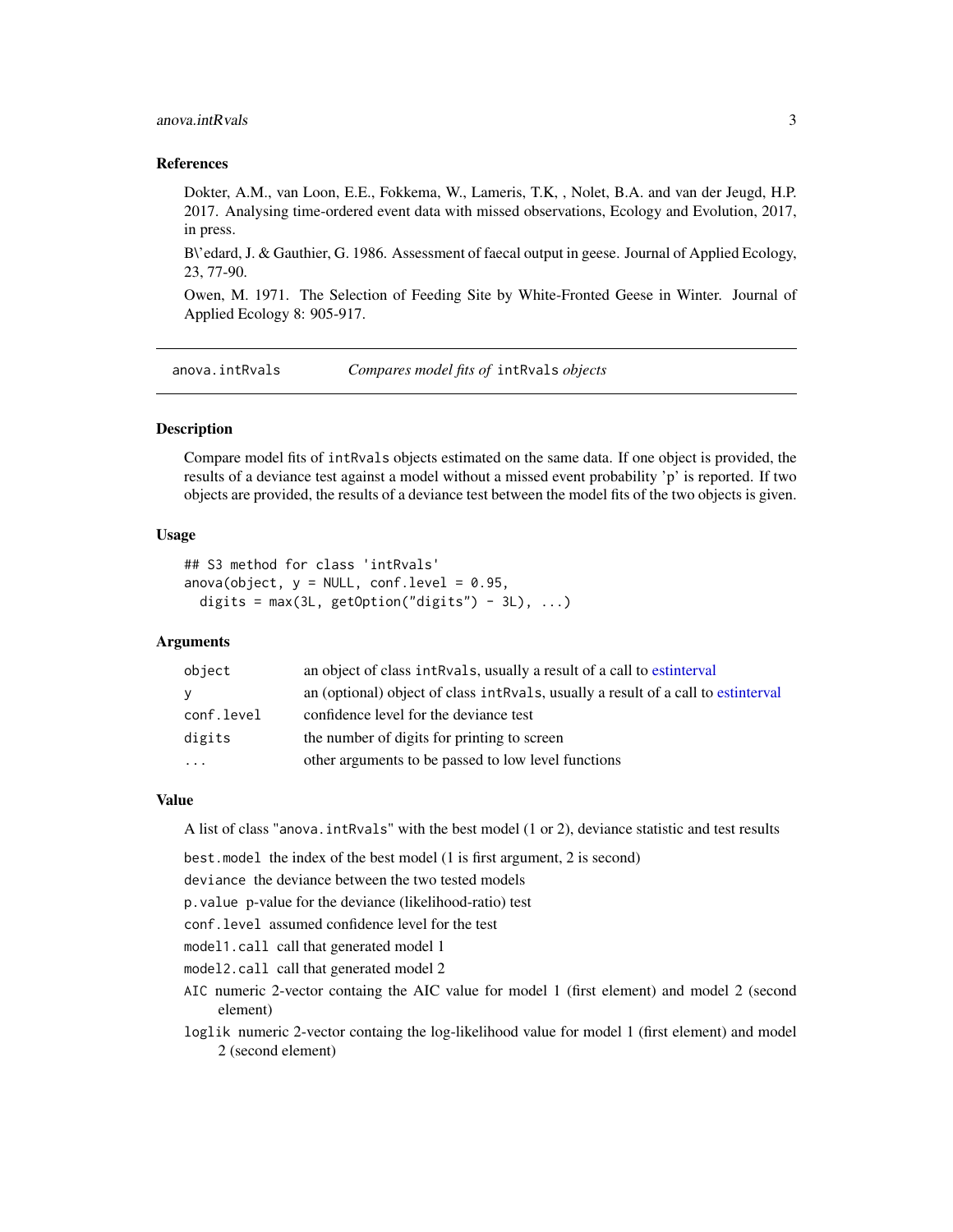#### Examples

```
data(goosedrop)
model1=estinterval(goosedrop$interval,fun="gamma")
# visually inspect model1 fit:
plot(model1)
# The observed distribution has intervals near zero.
# We allow a small random baseline to reduce the effect
# of intervals near zero on the fit result.
model2=estinterval(goosedrop$interval,fun="gamma",fpp.method='auto')
# model2 performs better than model1:
anova(model1,model2)
```
<span id="page-3-1"></span>estinterval *Estimate interval model accounting for missed arrival observations*

#### Description

Estimate interval mean and variance accounting for missed arrival observations, by fitting the probability density function [intervalpdf](#page-10-1) to the interval data.

#### Usage

```
estinterval(data, mu = median(data), sigma = sd(data)/2, p = 0.2,
  N = 5L, fun = "gamma", trunc = c(0, Inf), fpp = (if (fpp.method ==
  "fixed") 0 else 0.1), fpp.method = "auto", p.method = "auto",
  conf<math>. level = 0.9, group = NA, sigma\_within = NA, iter = 10,
  tol = 0.001, silent = F, ...
```

| data       | A numeric list of intervals.                                                                                                                                  |
|------------|---------------------------------------------------------------------------------------------------------------------------------------------------------------|
| mu         | Start value for the numeric optimization for the mean arrival interval.                                                                                       |
| sigma      | Start value for the numeric optimization for the standard deviation of the arrival<br>interval.                                                               |
| р          | Start value for the numeric optimization for the probability to not observe an<br>arrival.                                                                    |
| Ν          | Maximum number of missed observations to be taken into account (default)<br>$N=5$ ).                                                                          |
| fun        | Assumed distribution for the intervals, one of "normal" or "gamma", correspond-<br>ing to the Normal and GammaDist distributions                              |
| trunc      | Use a truncated probability density function with range trunc                                                                                                 |
| fpp        | Baseline proportion of intervals distributed as a random poisson process with<br>mean arrival interval mu                                                     |
| fpp.method | A string equal to 'fixed' or 'auto'. When 'auto' fpp is optimized as a free model<br>parameter, in which case fpp is taken as start value in the optimisation |

<span id="page-3-0"></span>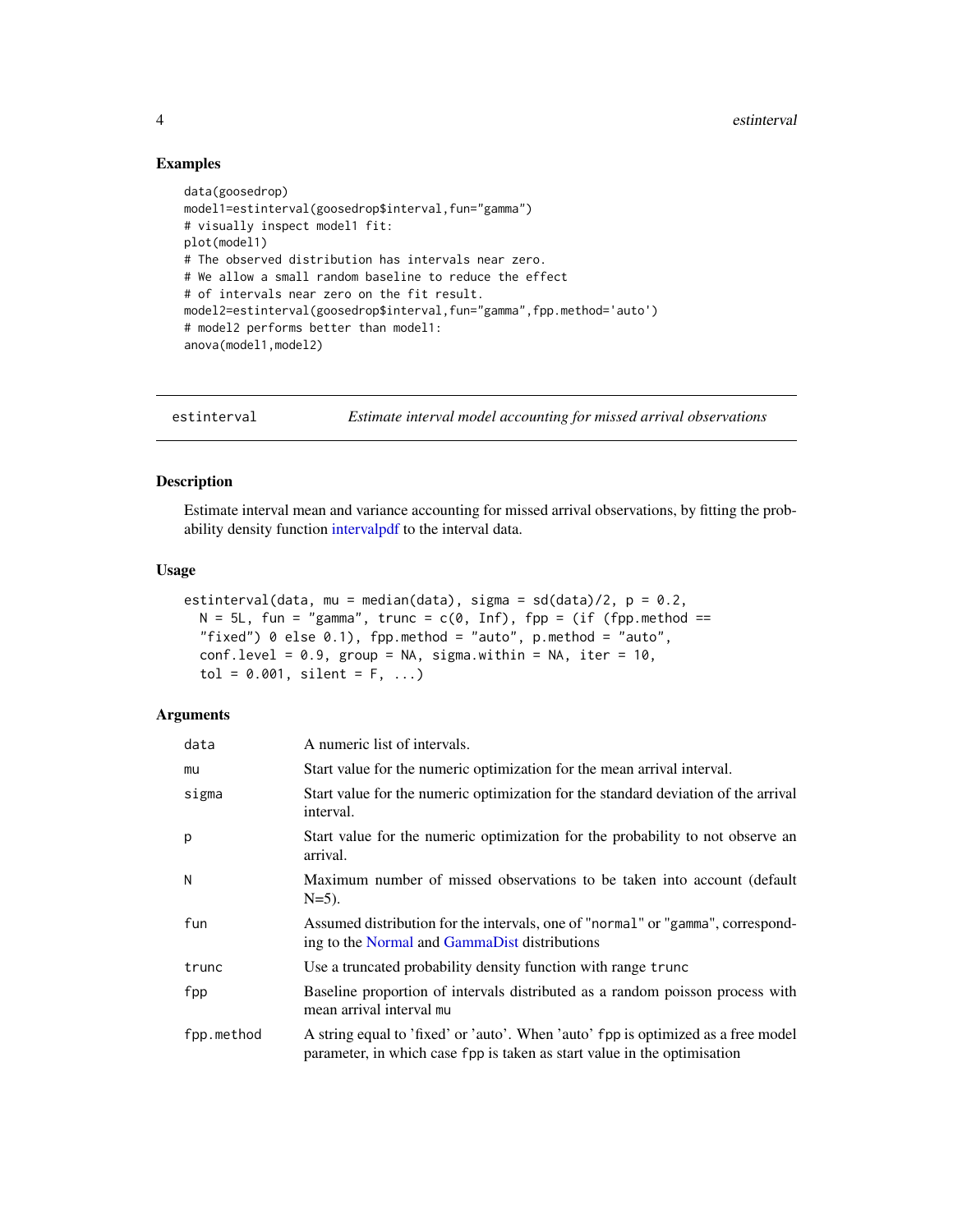#### <span id="page-4-0"></span>estinterval 5

| p.method     | A string equal to 'fixed' or 'auto'. When 'auto' p is optimized as a free model<br>parameter, in which case p is taken as start value in the optimisation                                                                                    |
|--------------|----------------------------------------------------------------------------------------------------------------------------------------------------------------------------------------------------------------------------------------------|
| conf.level   | Confidence level for deviance test that checks whether model with nonzero<br>missed event probability p significantly outperforms a model without a missed<br>event probability $(p=0)$ .                                                    |
| group        | optional vector of equal length as data, indicating the group or subject in which<br>the interval was observed                                                                                                                               |
| sigma.within | optional within-subject standard deviation. When equal to default 'NA', assumes<br>no additional between-subject effect, with sigma. within equal to sigma. When<br>equal to 'auto' an estimate is provided by iteratively calling partition |
| iter         | maximum number of iterations in numerical iteration for sigma. within                                                                                                                                                                        |
| tol          | tolerance in the iteration, when sigma within changes less than this value in<br>one iteration step, the optimization is considered converged.                                                                                               |
| silent       | logical. When TRUE print no information to console                                                                                                                                                                                           |
| $\ddots$     | Additional arguments to be passed to optim                                                                                                                                                                                                   |

#### Details

The probability density function for observed intervals [intervalpdf](#page-10-1) is fit to data by maximization of the associated log-likelihood using [optim.](#page-0-0)

Within-group variation sigma.within may be separated from the total variation sigma in an iterative fit of [intervalpdf](#page-10-1) on the interval data. In the iteration [partition](#page-14-1) is used to (1) determine which intervals according to the fit are a fundamental interval at a confidence level conf.level, and (2) to partition the within-group variation from the total variation in interval length.

Within- and between-group variation is estimated on the subset of fundamental intervals with repeated measures only. As the set of fundamental interval depends on the precise value of sigma.within, the fit of [intervalpdf](#page-10-1) and the subsequent estimation of sigma.within using [partition](#page-14-1) is iterated until both converge to a stable solution. Parameters tol and iter set the threshold for convergence and the maximum number of iterations.

We note that an exponential interval model can be fitted by setting fpp=1 and fpp.method=fixed.

#### Value

This function returns an object of class intRvals, which is a list containing the following:

data the interval data

mu the modelled mean interval

mu.se the modelled mean interval standard error

sigma the modelled interval standard deviation

p the modelled probability to not observe an arrival

fpp the modelled fraction of arrivals following a random poisson process, see [intervalpdf](#page-10-1)

N the highest number of consecutive missed arrivals taken into account, see [intervalpdf](#page-10-1)

convergence convergence field of [optim](#page-0-0)

counts counts field of [optim](#page-0-0)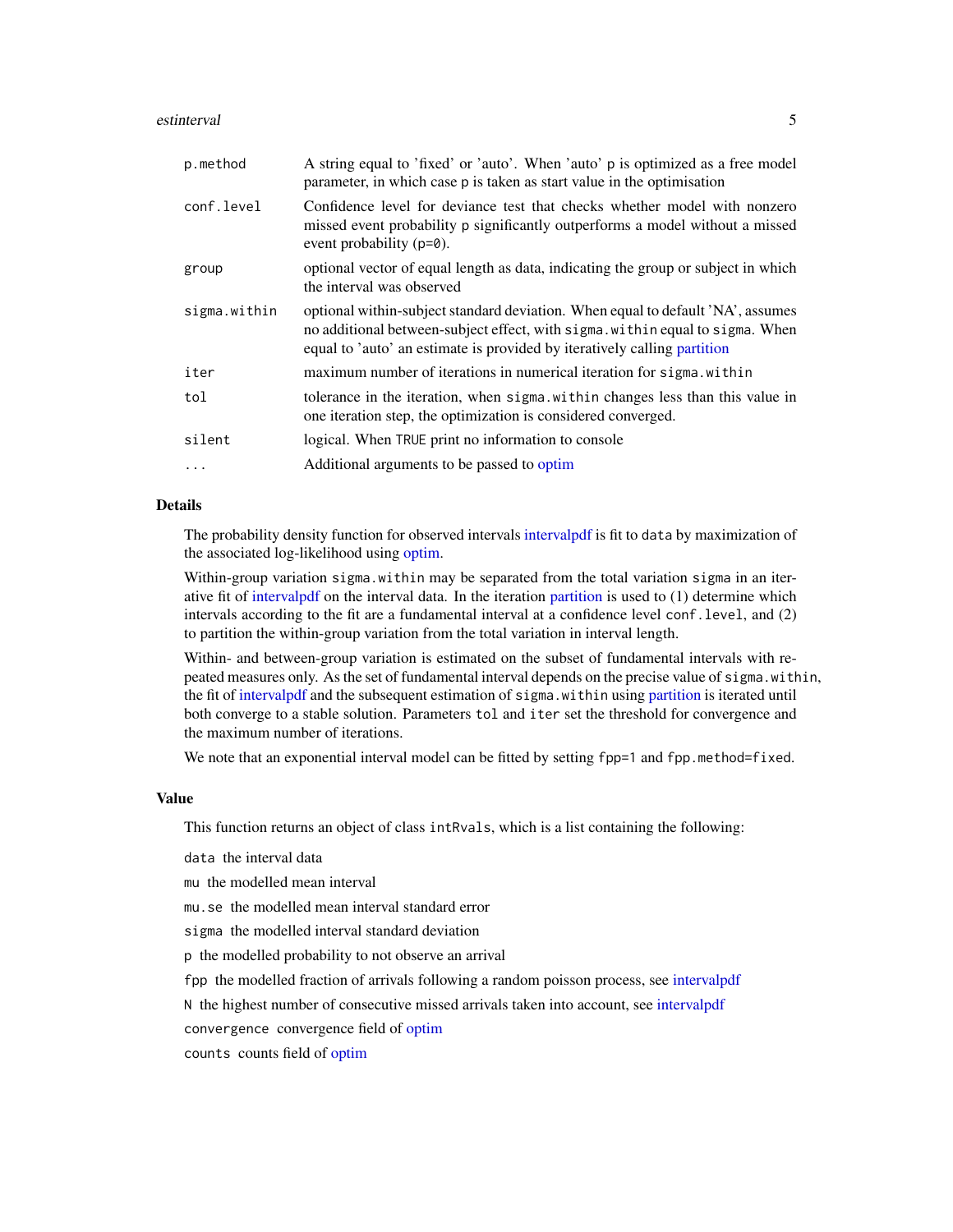- loglik vector of length 2, with first element the log-likelihood of the fitted model, and second element the log-likelihood of the model without a missed event probability (i.e.  $p=0$ )
- df.residual degrees of freedom, a 2-vector (1, number of intervals n.param)
- n.param number of optimized model parameters
- p.chisq p value for a likelihood-ratio test of a model including a miss probability relative against a model without a miss probability
- distribution assumed interval distribution, one of 'gamma' or 'normal'
- trunc interval range over which the interval pdf was truncated and normalized
- fpp.method A string equal to 'fixed' or 'auto'. When 'auto' fpp has been optimized as a free model parameter
- p.method A string equal to 'fixed' or 'auto'. When 'auto' p has been optimized as a free model parameter

#### Examples

```
data(goosedrop)
# calculate mean and standard deviation of arrival intervals, accounting for missed observations:
dr=estinterval(goosedrop$interval)
# plot some summary information
summary(dr)
# plot a histogram of the intervals and fit:
plot(dr)
# test whether the mean arrival interval is greater than 200 seconds:
ttest(dr,mu=200,alternative="greater")
# let's estimate mean and variance of dropping intervals by site
# (schiermonnikoog vs terschelling) for time period 5.
# first prepare the two datasets:
set1=goosedrop[goosedrop$site=="schiermonnikoog" & goosedrop$period == 5,]
set2=goosedrop[goosedrop$site=="terschelling" & goosedrop$period == 5,]
# allowing a fraction of intervals to be distributed randomly (fpp='auto')
dr1=estinterval(set1$interval,fpp.method='auto')
dr2=estinterval(set2$interval,fpp.method='auto')
# plot the fits:
plot(dr1,xlim=c(0,1000))
plot(dr2,xlim=c(0,1000))
# mean dropping interval are not significantly different
# at the two sites (on a 0.95 confidence level):
ttest(dr1,dr2)
# now compare this test with a t-test not accounting for unobserved intervals:
t.test(set1$interval,set2$interval)
# not accounting for missed observations leads to a (spurious)
# larger difference in means, which also increases
# the apparent statistical significance of the difference between means
```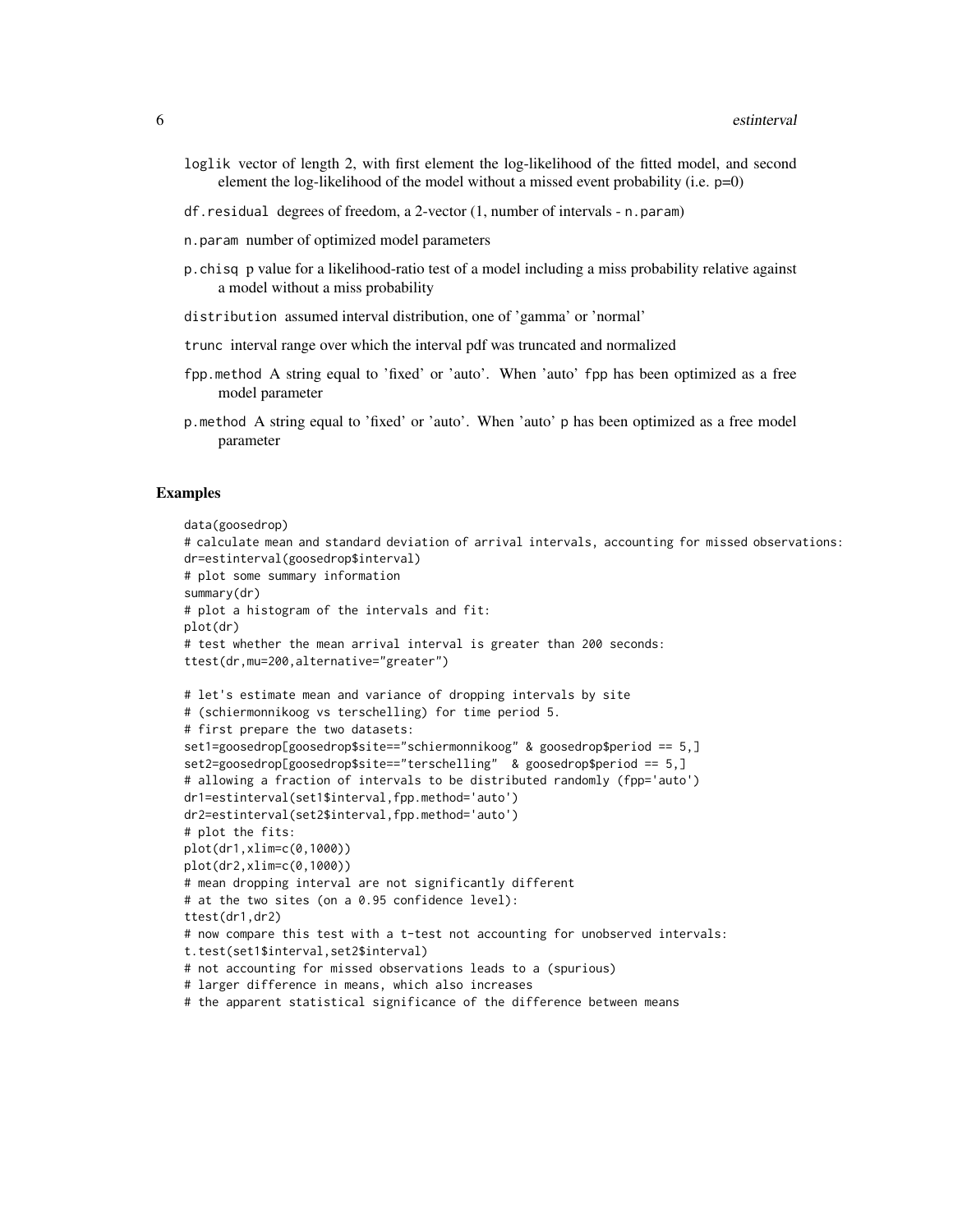#### <span id="page-6-1"></span><span id="page-6-0"></span>**Description**

Folds observed arrival intervals with missed observations back to their most likely fundamental interval

#### Usage

```
fold(object, take.sample = F, sigma.within = NA, silent = F)
```
#### Arguments

| object       | an object of class intRvals, usually a result of a call to estinterval                                                                                                                                                 |
|--------------|------------------------------------------------------------------------------------------------------------------------------------------------------------------------------------------------------------------------|
| take.sample  | when TRUE the number of folds of the fundamental interval is sampled randomly,<br>taking into account the probability weight of each possibility. When FALSE the<br>fold with the highest probability weight is taken. |
| sigma.within | (optional) numeric value with an assumed within-group/subject standard devia-<br>tion, or 'auto' to estimate it automatically using partition.                                                                         |
| silent       | logical, if TRUE print no text to console                                                                                                                                                                              |

#### Details

Arrival intervals containing missed observations are folded to their most likely fundamental interval according to a fit of the distribution of intervals by [estinterval.](#page-3-1)

There is inherent uncertainty on how many missed arrival events an observed interval contains, and therefore to which fundamental interval it should be folded. Intervals folded to the fundamental can therefore introduce extra unexplained variance.

The default is to fold intervals to the fundamental with the highest probability weight (take. sample  $=$  F). Alternatively, randomly sampled intervals can be generated, that take into account the probability weights of each possible fold (take. sample  $=$  T).

Intervals x are transformed to their fundamental interval according to

$$
\mu + (x - i * \mu) / \sqrt{i}
$$

with i-1 the estimated number of missed observations within the interval. This transformation with 1–1 the estimated number of missed observations within the interval. This transformation scales appropriately with the expected broadening of the standard distributions  $\phi(x|i\mu, \sqrt{i\sigma})$  with i in [intervalpdf.](#page-10-1)

When no sigma. within is provided,  $\mu$  equals the mean arrival rate, estimated by [estinterval.](#page-3-1)

When sigma.within is 'auto', sigma.within is estimated using [partition.](#page-14-1)

When sigma.within is a user-specified numeric value or 'auto',  $\mu$  is estimated for each group ( as specified in the group argument of [estinterval\)](#page-3-1), by maximizing the log-likelihood of [inter](#page-10-1)[valpdf,](#page-10-1) with its data argument equals to the intervals of the group, its sigma argument equal to sigma.within, and its remaining arguments taken from object.

Intervals assigned to the fpp component (see [estinterval\)](#page-3-1) are not folded, and return as NA values.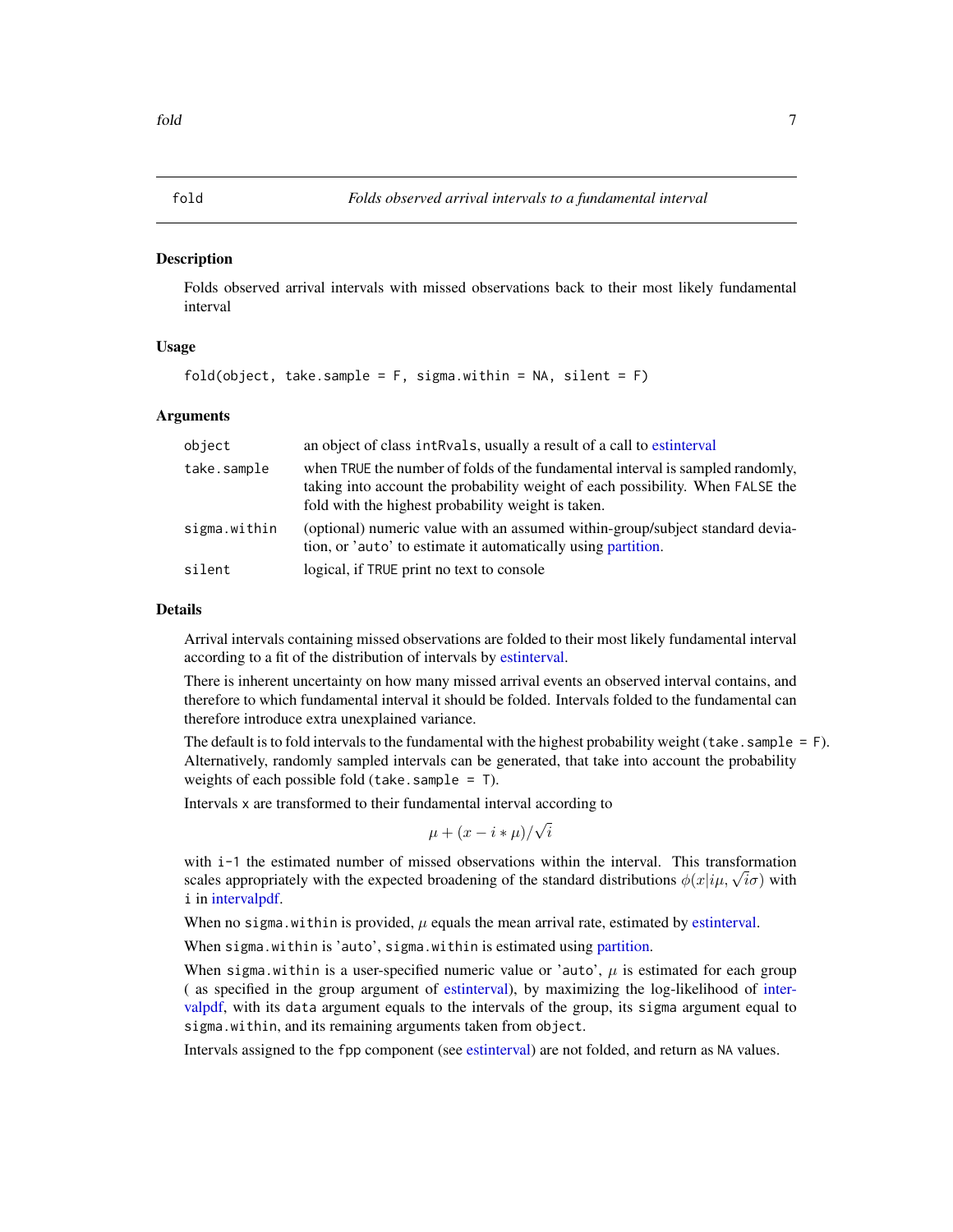<span id="page-7-0"></span>numeric vector with intervals folded into the fundamental interval

#### Examples

```
dr=estinterval(goosedrop$interval,group=goosedrop$bout_id)
# fold assuming no within-group variation:
interval.fundamental=fold(dr)
# test whether there is evidence for within-group variation:
partition(dr)$`p<alpha` #> TRUE
# there is evidence, therefore better to fold
# while accounting for within-group variation:
interval.fundamental=fold(dr,sigma.within='auto')
```
<span id="page-7-1"></span>fundamental *Estimate which intervals are fundamental*

#### Description

Estimates which intervals in a dataset are fundamental intervals, i.e. an interval not containing a missed arrival observation

#### Usage

fundamental(x, conf.level =  $0.9$ )

#### Arguments

| X          | object inheriting from class intRvals, usually a result of a call to estinterval |
|------------|----------------------------------------------------------------------------------|
| conf.level | confidence level for identifying intervals as fundamental                        |

#### Details

This functions thus determines for each interval x\$data whether it has a probabiliy > conf.level to be a fundamental interval, given the model fit generated by [estinterval](#page-3-1) for object x.

The fit of an intRvals object gives the decomposition of the likelihood of an interval observation into partial likelihoods  $\phi_{obs}(x, i | \mu, \sigma, p)$  (see [intervalpdf\)](#page-10-1). If the amplitude of the partial likelihood with i=0 (i.e. the likelihood component without missed observations) is at least a proportion conf.level of the sum of all terms i=0..N, an interval is considered to be fundamental (not containing a missed event observation).

#### Value

logical atomic vector of the same length as x\$data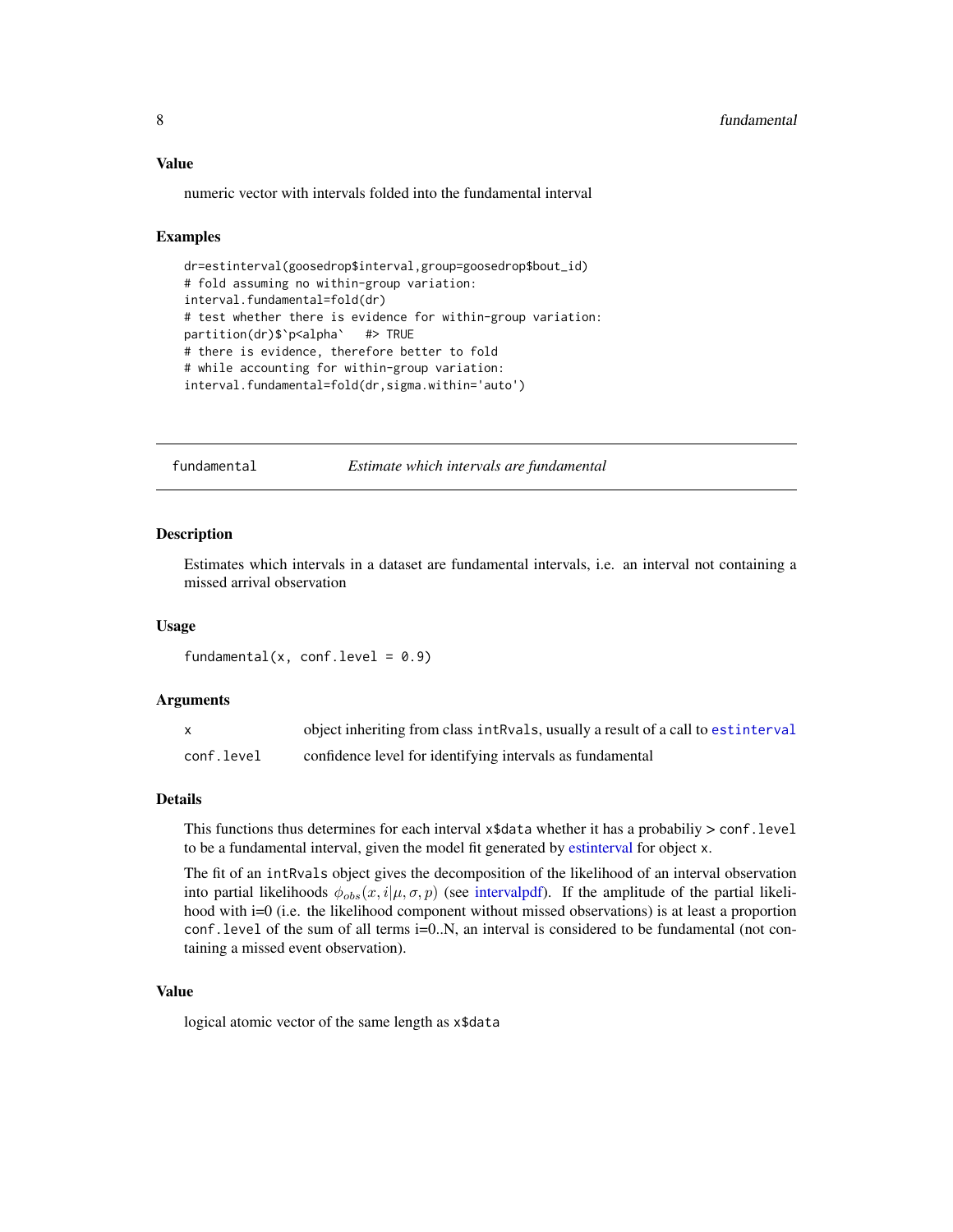<span id="page-8-2"></span><span id="page-8-0"></span>goosedrop *Dataset with dropping intervals observed for foraging Brent Geese (Branta bernicla bernicla)*

#### Description

The dataset contains observations from two sites: the island of Schiermonnikoog (saltmarsh) and Terschelling (agricultural grassland). Brent geese were observed continuously with spotting scopes, and the time when geese excreted a dropping was written down. The time in seconds between wo subsequently observed dropping arrivals of a single individual refers to one dropping interval. The variables are as follows:

date observation start time of the interval

interval length of the interval in seconds

bout\_length total observation time of individual

prop\_abdomen\_seen proportion of total observation time when abdomen could be observed

- bout\_id intervals belonging to the same observation bout of an individual have the same bout\_id
- site observation site. One of 'terschelling' (agricultural grassland) or 'schiermonnikoog' (salt marsh)

period two-week observation period (1-5)

#### Usage

goosedrop

#### Format

An object of class data.frame with 705 rows and 7 columns.

#### Author(s)

Adriaan Dokter <a.m.dokter@uva.nl>

<span id="page-8-1"></span>interval2rate *Conversion of interval estimates to rates*

### Description

Conversion of interval estimates to rates

#### Usage

```
interval2rate(data, minint = data$mu/100, maxint = data$mu + 3 * data$sigma,
 digits = max(3L, getOption("digits") - 3L), method = "exact")
```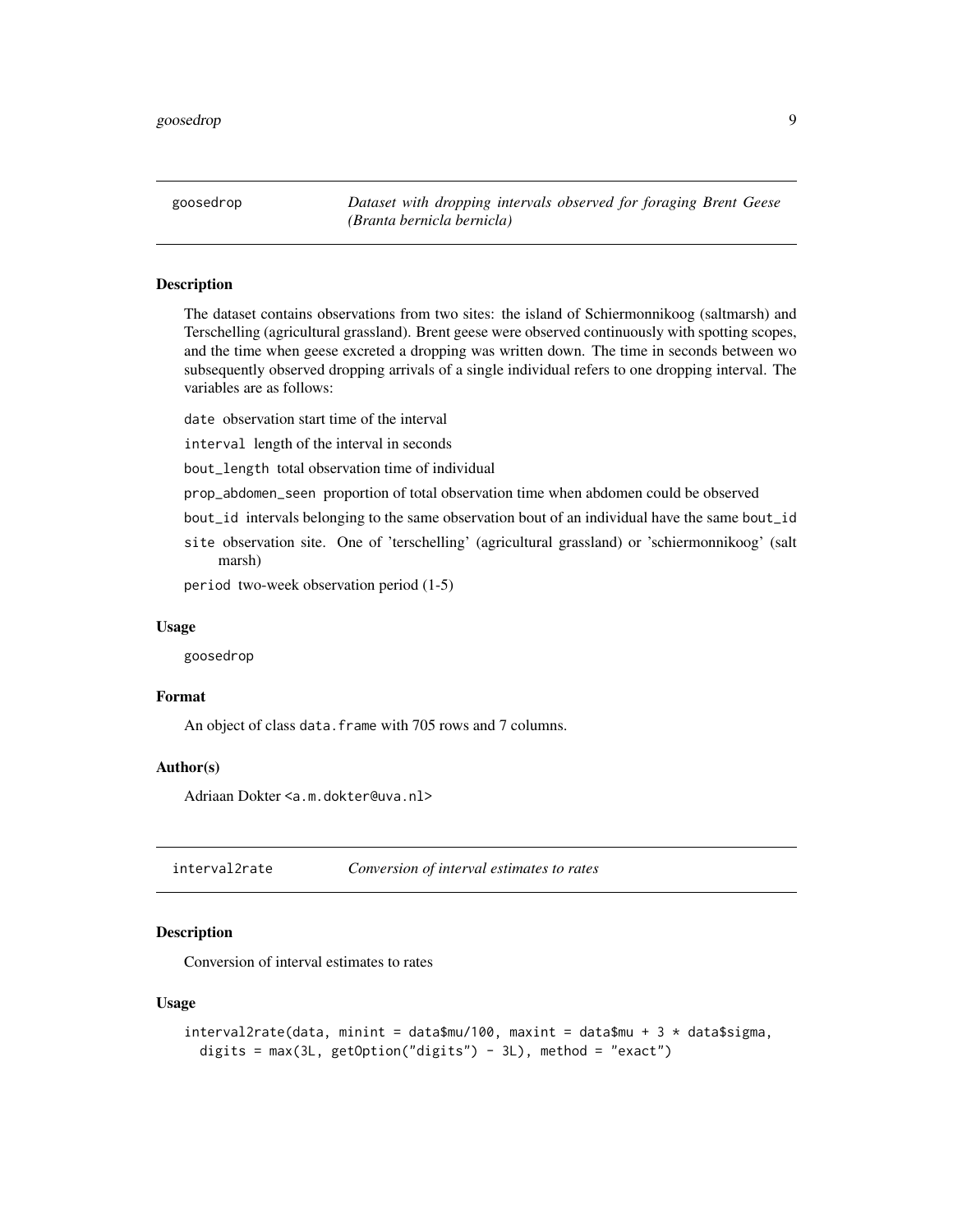#### <span id="page-9-0"></span>Arguments

| data   | An object of class int Rvals, usually a result of a call to estinterval                                                                                                                                                 |
|--------|-------------------------------------------------------------------------------------------------------------------------------------------------------------------------------------------------------------------------|
| minint | the minimum interval value from which numerical integrations converting to<br>rates are started                                                                                                                         |
| maxint | the maximum interval value up to which numerical integrations converting to<br>rates are continued                                                                                                                      |
| digits | the number of digits for printing to screen                                                                                                                                                                             |
| method | A string equal to 'exact' or 'taylor'. When 'exact' exact formula or numeric<br>integration is used. When 'taylor' a Taylor approximation is used as in standard<br>propagation of uncertainty in the case of division. |

#### Details

Gamma-distributed intervals: When inter-arrival times (intervals) follow a gamma distribution with mean  $\mu$  and standard deviation  $\sigma$ , i.e. follow the probability density function [GammaDist\(](#page-0-0)shape= $\alpha$  =  $\mu^2/\sigma^2$ , scale= $\beta = \sigma^2/\mu$ ), then the associated distribution of rates is given by an inverse gamma distribution with shape parameter  $\alpha$  and scale parameter  $1/\beta$ .

The mean of this inverse gamma distribution is given by the formula

$$
\mu_{rate} = \mu/(\mu^2 - \sigma^2)
$$

provided that  $\alpha > 1$ , i.e.  $\mu > \sigma$ .

The variance of this inverse gamma distribution is given by the formula

$$
\sigma_{rate}^2 = \mu^2 \sigma^2 / ((\mu^2 - \sigma^2)(\mu^2 - 2\sigma^2)^2)
$$

provided that  $\alpha > 2$ , i.e.  $\mu > sqrt(2) * \sigma$ .

Values  $\mu$  and  $\sigma$  are estimated on the interval data, and above formula are used to calculate the estimated mean and variance of the arrival rate.

If these formula cannot be used (because the provisions on the value of  $\alpha$  are not met), numerical integration is used instead, analagous to the procedure for normal-distributed intervals, see below.

**Normal-distributed intervals:** When inter-arrival times (intervals) x follow a normal distribution with mean  $\mu$  and standard deviation  $\sigma$ , i.e. follow the probability density function Normal (mean= $\mu$ , sd= $\sigma$ ), then the mean rate ( $\mu_{rate}$ ) can be calculated numerically by:

$$
\mu_{rate} = \int_0^\infty (1/x) * \phi(x|\mu, \sigma)
$$

and the variance of the rate  $(\sigma_{rate}^2)$  by:

$$
\sigma_{rate}^2 = \int_0^\infty (1/x^2) * \phi(x|\mu, \sigma) - \mu_{rate}^2
$$

This approximation is only valid for distributions that have a negligable density near  $x = 0$ , such that the distribution can be effectively truncated before  $x$  approaches zero, where the integral is not defined. For interval data with intervals  $x$  near zero, use of a gamma distribution is recommended instead.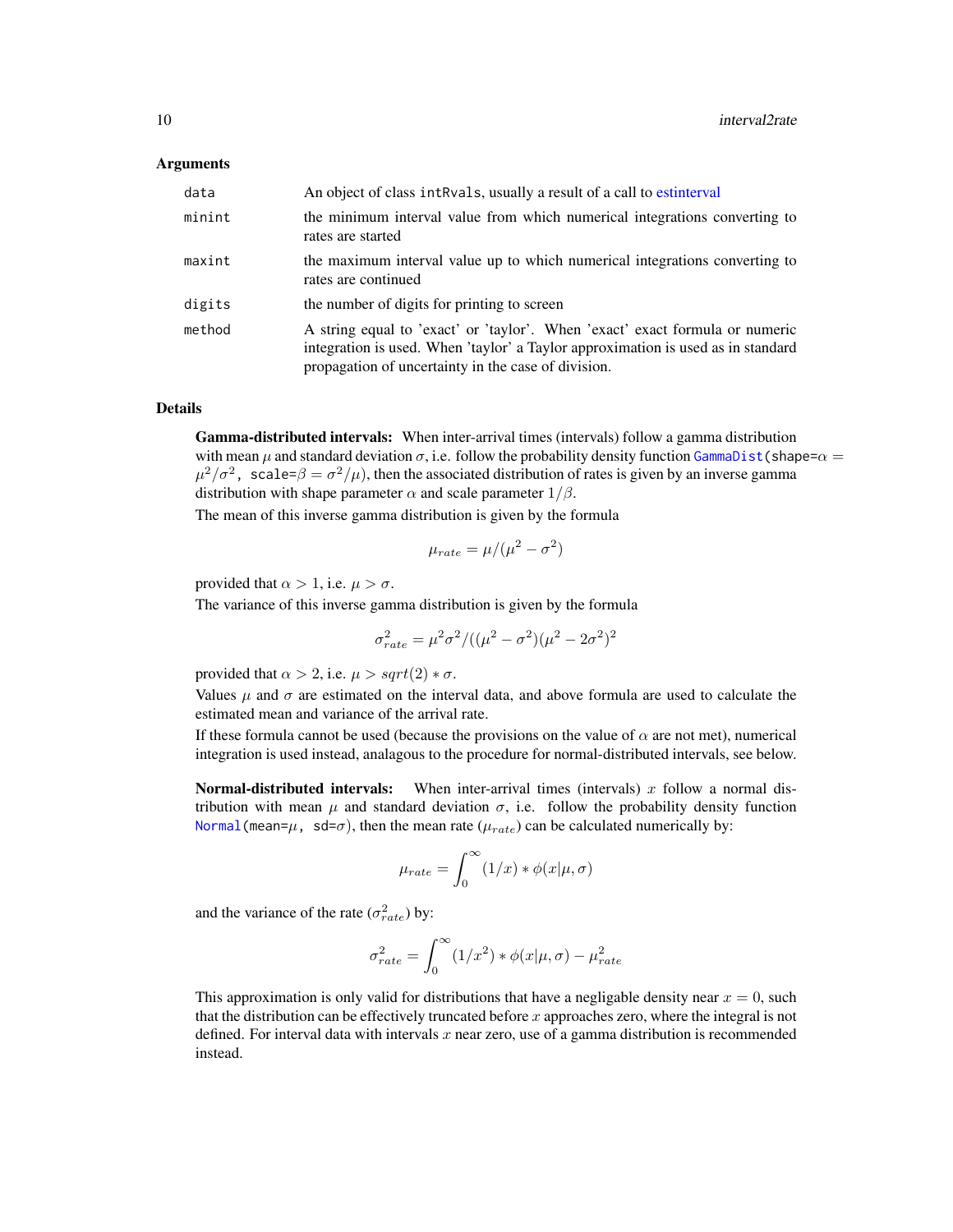#### <span id="page-10-0"></span>intervalpdf 11

#### Value

The function interval2rate computes and returns a named vector with the rate mean and standard deviation

#### Examples

```
data(goosedrop)
dr=estinterval(goosedrop$interval)
interval2rate(dr)
```
<span id="page-10-1"></span>intervalpdf *Probability density function of an observed interval distribution*

#### Description

Observed intervals are assumed to be sampled through observation of continuous distinct arrivals in time. Two subsequently observed arrivals mark the start and end of an interval. The probability that an arrival is not observed can be nonzero, leading to observed intervals at integer multiples of the true interval.

#### Usage

```
intervalpdf(data = seq(0, 1000), mu = 200, sigma = 40, p = 0.3,N = 5L, fun = "gamma", trunc = c(0, Inf), fpp = 0,
 sigma.within = NA)
```

| data         | A list of intervals for which to calculate the probability density                                                                                     |
|--------------|--------------------------------------------------------------------------------------------------------------------------------------------------------|
| mu           | The mean of the true interval distribution                                                                                                             |
| sigma        | The standard deviation of the true interval distribution                                                                                               |
| p            | The probability that an arrival that marks the start or end of an interval is not<br>observed                                                          |
| N            | The maximum number of consecutive missed arrivals to take into consideration                                                                           |
| fun          | assumed distribution family of the true interval distribution, one of "normal" or<br>"gamma", corresponding to the Normal and GammaDist distributions. |
| trunc        | Use a truncated probability density function with range trunc                                                                                          |
| fpp          | Baseline proportion of intervals distributed as a random poisson process with<br>mean arrival rate mu                                                  |
| sigma.within | within-subject standard deviation, only available when fun is "normal"                                                                                 |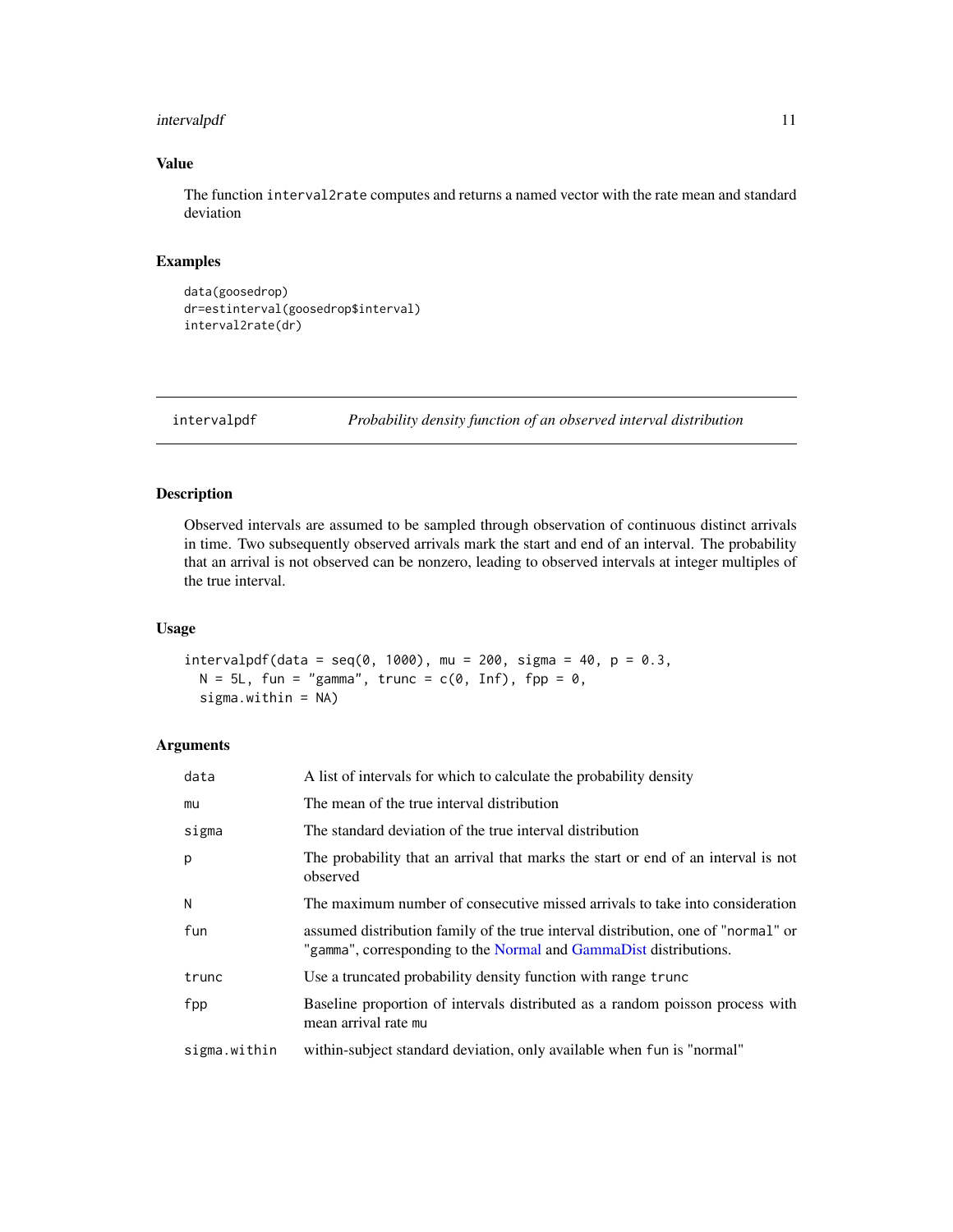<span id="page-11-0"></span>Details

General: intervals x are assumed to follow a standard distribution (either a normal or gamma distribution) with probability density function  $\phi(x|\mu, \sigma)$  with  $\mu$  the mean arrival interval and  $\sigma$  its associated standard deviation. The probability density function  $\phi_{obs}$  of observed arrival intervals in a scenario where the probability to not observe an arrival is nonzero, will be a superposition of several standard distributions, at multiples of the fundamental mean arrival interval. Standard distribution  $i$  will correspond to those intervals where  $i$  arrivals have been missed consecutively. If p equals this probability of not observing an arrival, then the probability  $P(i)$  to miss i consecutive arrivals equals

$$
P(i) = p^i - p^{i+1}
$$

The width of standard distribution i will be broadened relative to the fundamental, according to standard uncertainty propagation in the case of addition. Both in the case of normal and gammadistributed intervals (see next subsections) we may write for the observed probability density function,  $\phi_{obs}$ :

$$
\phi_{obs}(x|\mu, \sigma, p) = \sum_{i=1}^{\infty} \phi_{obs}(x, i|\mu, \sigma, p)
$$

with

$$
\phi_{obs}(x, i | \mu, \sigma, p) = P(i - 1)\phi(x | i\mu, \sqrt{i}\sigma)
$$

In practice, this probability density function is well approximate when the infinite sum is capped at a finite integer N. Be default the sum is ran up to N=5.

Gamma-distributed intervals: By default intervals x are assumed to follow a Gamma [\(Gam](#page-0-0)[maDist\)](#page-0-0) distribution  $Gamma(\mu, \sigma)$ ~[dgamma\(](#page-0-0)shape= $\mu^2/\sigma^2$ , scale= $\sigma^2/\mu$ ) with a probability density function  $\phi(x)$ :

$$
\phi(x|\mu,\sigma)
$$
Gamma $(\mu,\sigma)$ 

which has a mean  $\mu$  and standard deviation  $\sigma$ .

Normal-distributed intervals: intervals x may also be assumed to follow a [Normal](#page-0-0) distribution  $N(\mu, \sigma)$ ~[dnorm\(](#page-0-0)mean= $\mu$ , sd= $\sigma$ ), with a probability density function  $\phi(x)$ :

$$
\phi(x|\mu,\sigma) N(\mu,\sigma)
$$

which also has a mean  $\mu$  and standard deviation  $\sigma$ . Because intervals are by definition nonnegative, the Normal distribution is always truncated at zero. In the limit that  $\mu > \sigma$  the gamma distribution tends to the normal distribution.

Within and between-subject variation: To account for witin-subject and between-subject differences in mean interval length we define  $\sigma_w$  as within-subject standard deviation in interval length, and  $\sigma_b$  as between-subject standard deviation in interval length, with  $\sigma^2 = \sigma_b^2 + \sigma_w^2$ . In the normal limit ( $\mu > \sigma$ ) the population pdf will be a convolution between  $\phi(x|\mu, \sigma_b)$  and  $\phi(x|\mu, \sigma_w)$  equal to:

$$
\phi_{obs}(x|\mu, \sigma, \sigma_w, p) = \sum_{i=1}^{\infty} P(i-1)\phi(x|i\mu, \sqrt{i}\sigma)
$$

Value

This function returns a list of points describing the interval distribution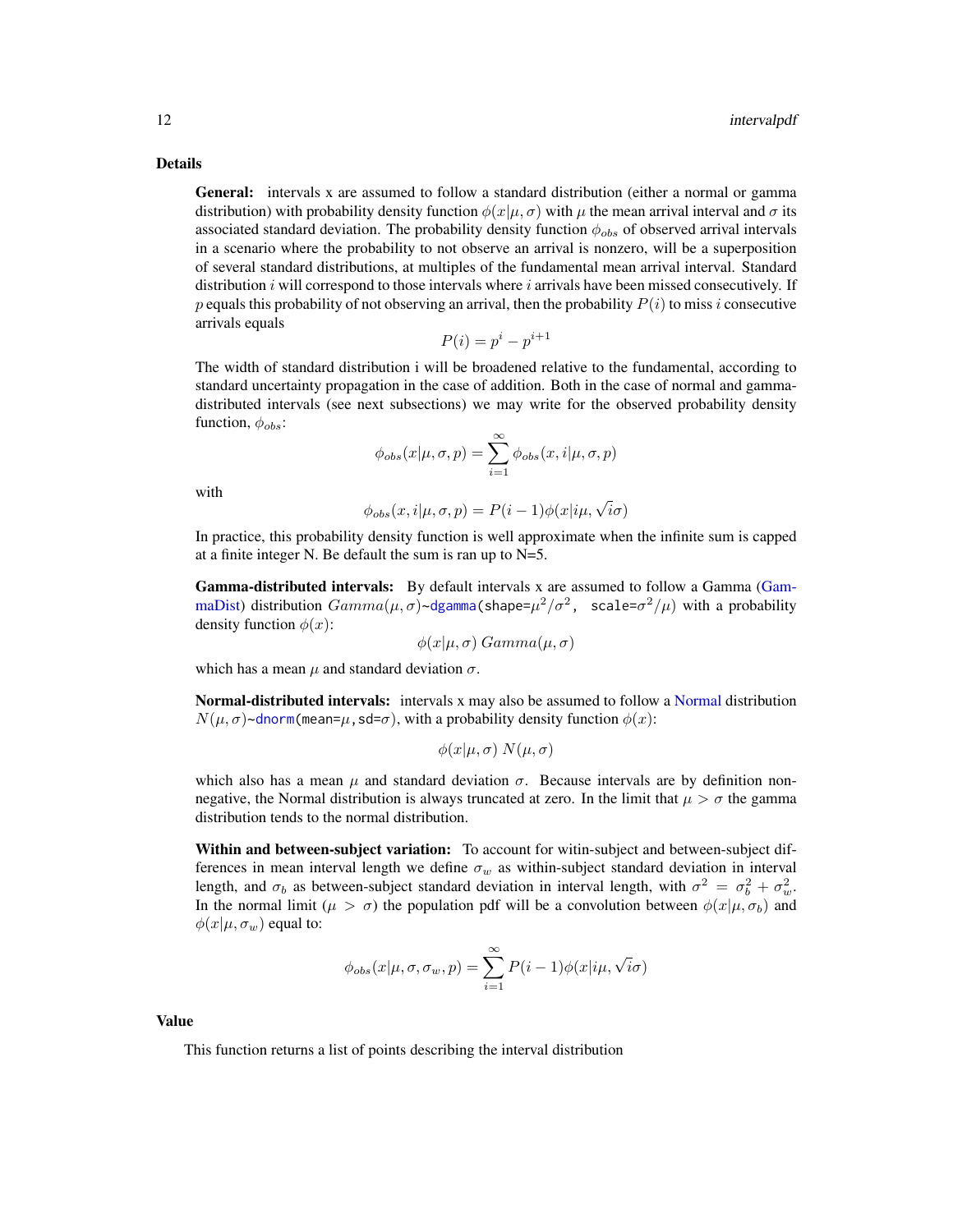#### <span id="page-12-0"></span>intervalsim and the contract of the contract of the contract of the contract of the contract of the contract of the contract of the contract of the contract of the contract of the contract of the contract of the contract o

#### Examples

```
# a low probability of not observing an arrival
# results in an observed PDF with primarily
# a single peak, with a mean and standard
# deviation almost identical to the true interval
# distribution:
plot(intervalpdf(mu=200,sigma=40,p=0.01),type='l',col='red')
# a higher probability to miss an arrival
# results in an observed PDF with multiple
# peaks at integer multiples of the mean of the true
# interval distribution
```
plot(intervalpdf(mu=200,sigma=40,p=0.4),type='l',col='red')

<span id="page-12-1"></span>intervalsim *Simulate a set of observed intervals*

#### Description

Simulate a set of observed intervals

#### Usage

intervalsim( $n = 500$ , mu = 200, sigma = 40,  $p = 0.3$ , fun = "gamma", trunc =  $c(0, 600)$ , fpp = 0, n.ind = NA, sigma.within = NA)

| n            | Number of simulated interval observations.                                                                                                                   |
|--------------|--------------------------------------------------------------------------------------------------------------------------------------------------------------|
| mu           | Mean arrival interval.                                                                                                                                       |
| sigma        | Standard deviation of the arrival interval.                                                                                                                  |
| p            | Probability to not observe an arrival.                                                                                                                       |
| fun          | Assumed distribution for the intervals, one of "normal" or "gamma", correspond-<br>ing to the Normal and GammaDist distributions                             |
| trunc        | Observational range of intervals (intervals outside this range won't be observed)                                                                            |
| fpp          | Baseline proportion of intervals distributed as a random poisson process with<br>mean arrival interval mu                                                    |
| n.ind        | Number of intervals per group. Ignored without a numeric value for sigma, within.                                                                            |
| sigma.within | The within-group standard-deviation. When a numeric value is given for sigma, within,<br>sigma denotes the total (within+between subject) standard deviation |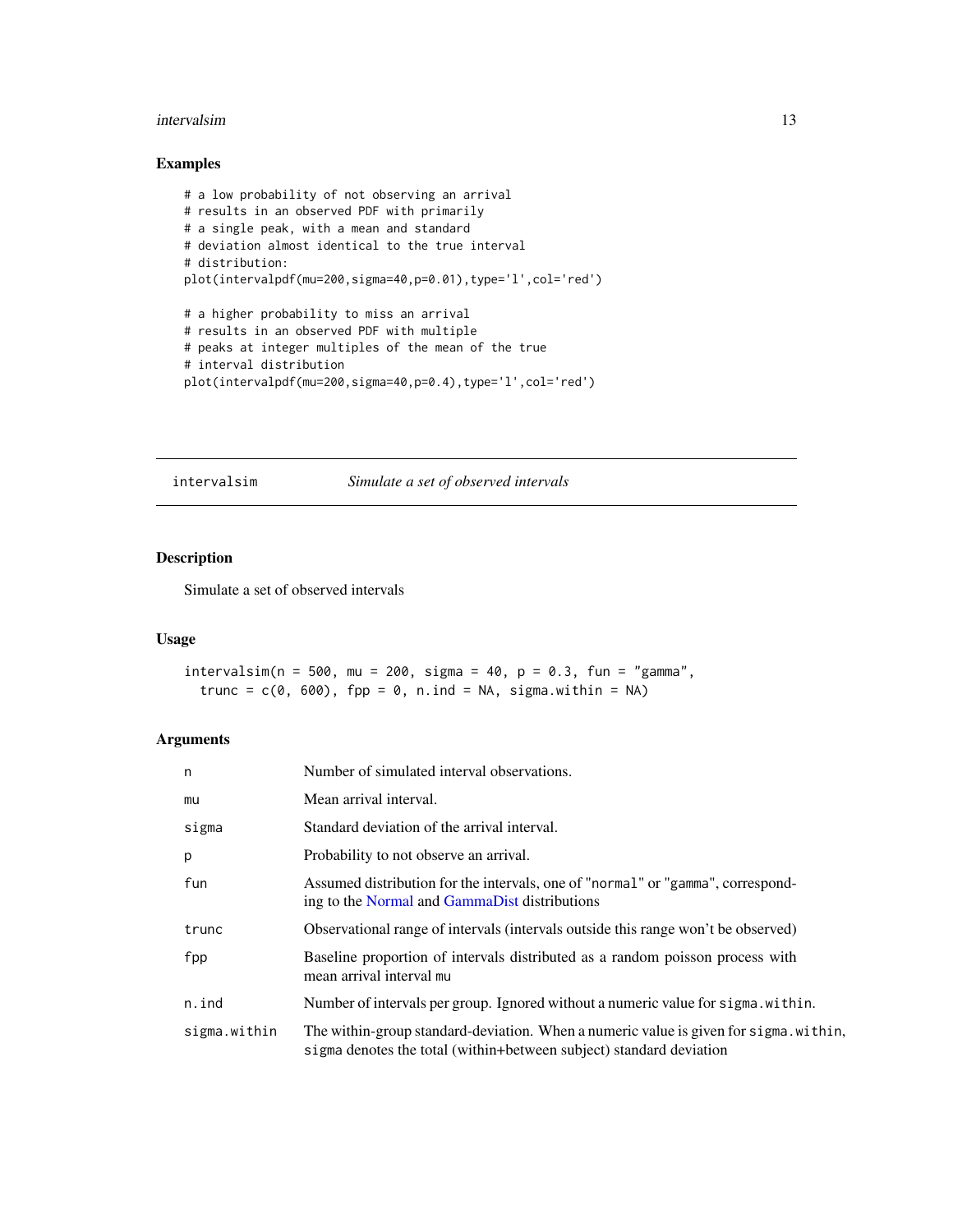<span id="page-13-0"></span>Simulates the observations process of arrival intervals.

The default is to not differentiate between within- and between-group variance.

If both n.ind and sigma.within have numeric values, intervals are simulated with separate withingroup variation (sigma.within) and between-group variation, for groups of size n.ind. Intervals belonging to the same group have:

- a within-group mean interval length that has been randomly drawn from a distribution with mean mu and between-group standard deviation  $\sqrt{sigma^2 - sigma.within^2}$
- a within-group standard deviation in interval length equal to sigma.within

#### Value

This function returns a dataframe containing the following:

interval the simulated interval data

group\_id a group identifier

#### Examples

```
# simulate observed intervals:
intervals=intervalsim(n=50,mu=200,sigma=40,trunc=c(0,600),fpp=0.1)
# check whether we retrieve the simulation parameters:
estinterval(goosedrop$interval)
```
loglikinterval *log-likelihood of an observed interval distribution*

#### Description

log-likelihood of an observed interval distribution

#### Usage

```
loglikinterval(data, mu, sigma, p, N = 5L, fun = "gamma", trunc = c(0,Inf), fpp = 0
```

| data  | A numeric list of intervals.                                                        |
|-------|-------------------------------------------------------------------------------------|
| mu    | mean arrival interval.                                                              |
| sigma | standard deviation of the arrival interval.                                         |
| р     | chance to not observe an arrival.                                                   |
| N     | Maximum number of missed observations to be taken into account (default<br>$N=5$ ). |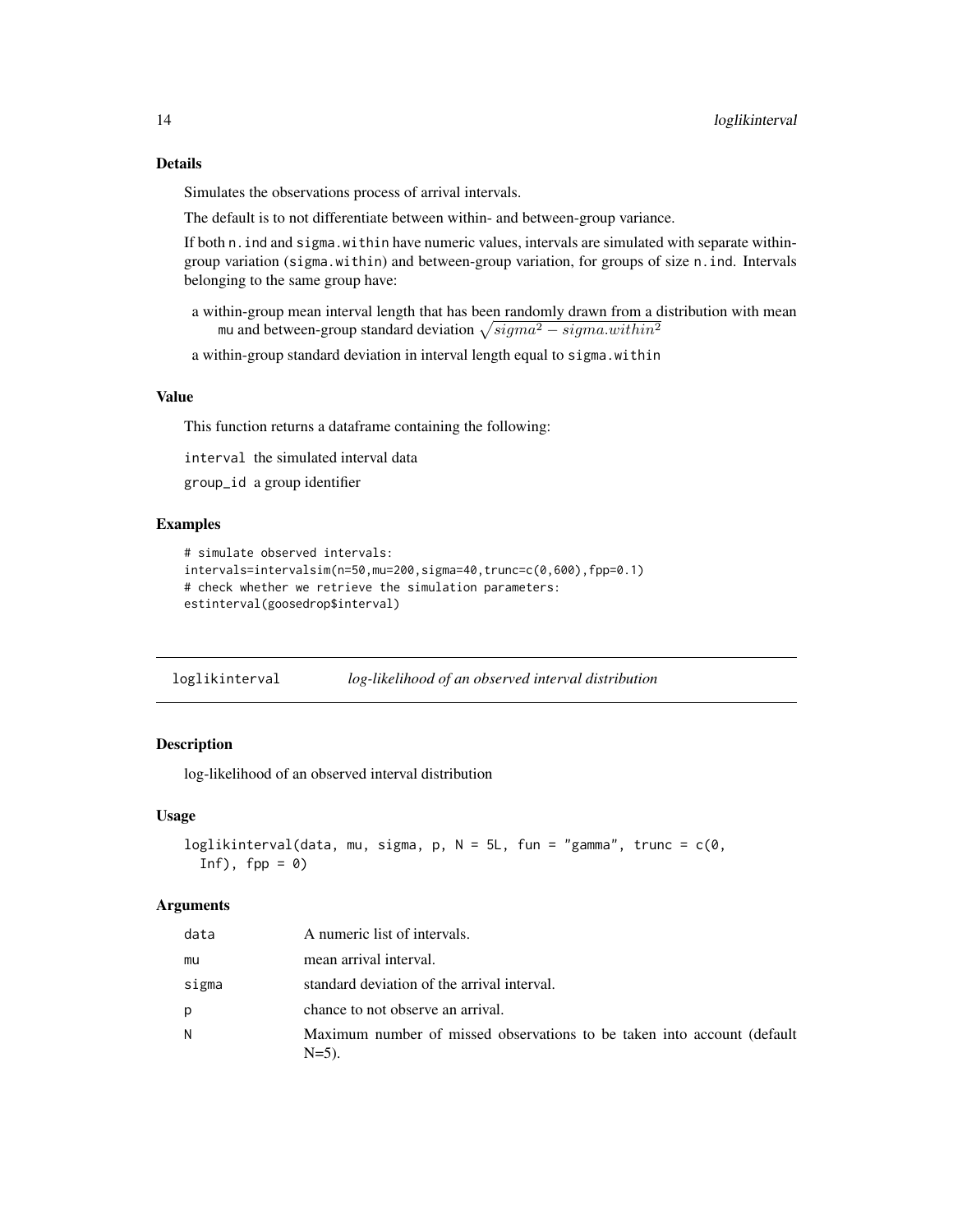<span id="page-14-0"></span>

| fun   | Assumed distribution for the intervals, one of "normal" or "gamma", correspond-<br>ing to the Normal and GammaDist distributions |
|-------|----------------------------------------------------------------------------------------------------------------------------------|
| trunc | Use a truncated probability density function with range trunc                                                                    |
| fpp   | Baseline proportion of intervals distributed as a random poisson process with<br>mean arrival interval mu                        |

#### Details

Refer to [intervalpdf](#page-10-1) for details on the functional form of the probability density function of an observed interval distribution  $\phi_{obs}$ . The log-likelihood L given a set of intervals  $x_j$  in data is given by

$$
L(\mu, \sigma, p) = \log \sum_{j} \phi_{obs}(x_j | \mu, \sigma, p)
$$

The function is provided to allow likelihood maximisation by other optimization tools than the default by [optim.](#page-0-0)

#### Value

returns the value of the loglikelihood

#### Examples

```
data(goosedrop)
loglikinterval(goosedrop$interval,mu=200,sigma=50,p=.3)
```
<span id="page-14-1"></span>partition *Estimate within-group variation*

#### Description

Estimate within-group variation in interval length

#### Usage

```
partition(x, conf.level = 0.9, alpha = 0.05, silent = F)
```

| x          | object inheriting from class intRvals                                                       |
|------------|---------------------------------------------------------------------------------------------|
| conf.level | confidence level passed to function fundamental, used in selecting fundamental<br>intervals |
| alpha      | significance level for differences within and between groups or subjects                    |
| silent     | logical, if TRUE print no text to console                                                   |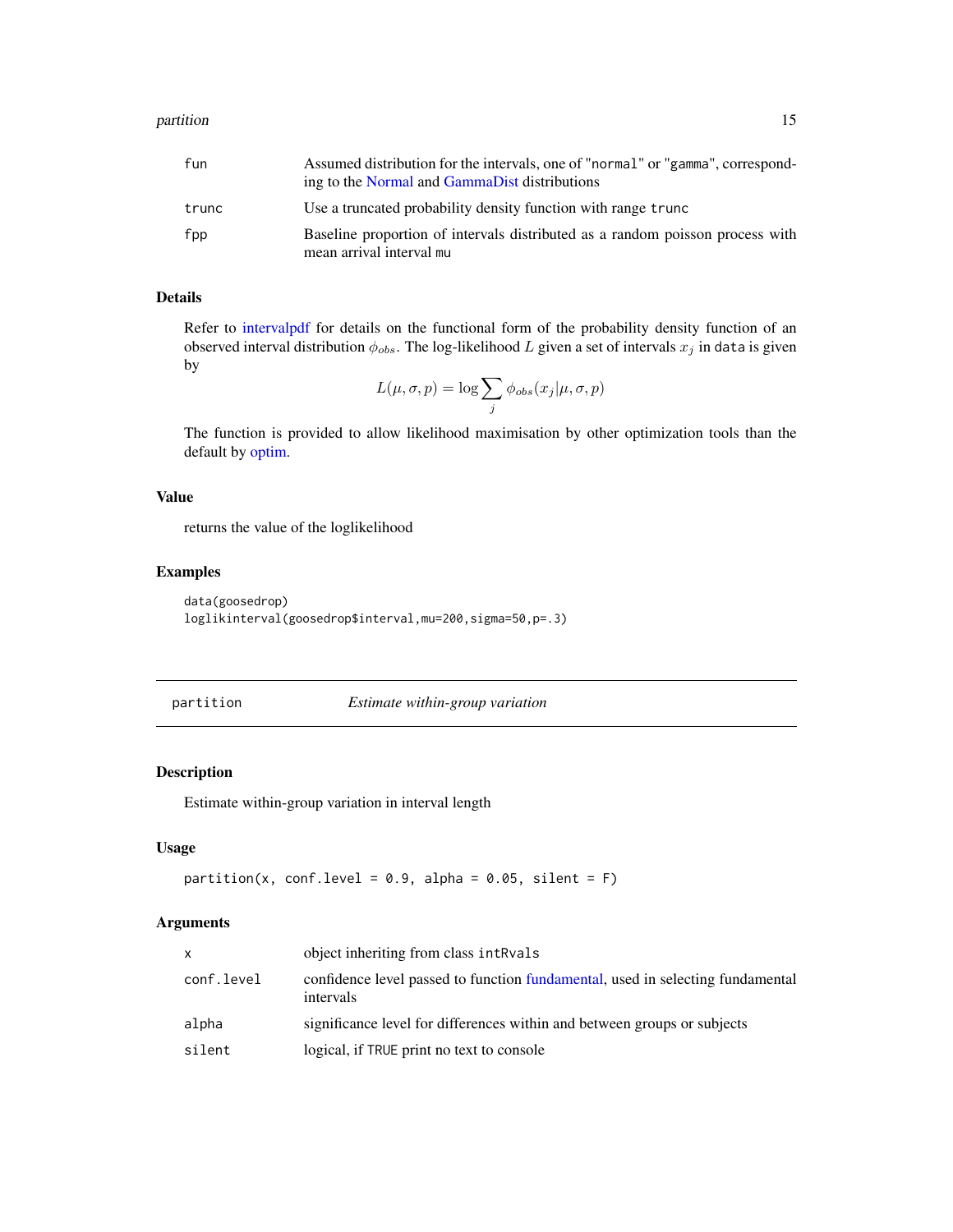#### <span id="page-15-0"></span>Details

Within- and between-group variation is estimated on the subset of fundamental intervals only.

The subset of fundamental intervals is selected using [fundamental.](#page-7-1)

We calculate  $sigma.within = s_wn_{ind}/(n_{ind} + 1)$  with  $s_w$  the uncorrected sample standard deviation of within-group centered values (obtained from subtracting the group's mean value from each observation value), and  $n_{ind}/(n_{ind} + 1)$  Bessel's correction with  $n_{ind}$  the average number of repeated measures per group. Significance of within-group variation is determined by testing for a random effect of group against a constant null model (van de Pol  $&$  Wright 2009), using the R-package lme4 (Bates et al. 2015).

#### Value

A logical atomic vector indicating which intervals are fundamental.

- sigma.within within-group standard deviation in interval length, estimated on fundamental intervals with repeated measures only
- sigma the total standard deviation in interval length, copied from x\$sigma
- p.within p-value form a likelihood-ratio test indicating whether there is evidence for a random effect of group or subject
- n.within average number of intervals per group
- n.total total number of intervals
- n.repeat number of fundamental intervals with repeated measures, the size of the dataset on which sigma.within was estimated
- p<alpha logical. Whether there was significant evidence for a difference in within- and betweengroup/subject variance

#### References

van de Pol, M. & Wright, J. (2009). A simple method for distinguishing within- versus betweensubject effects using mixed models. Animal Behaviour, 77, 753-758.

Bates, D., M\"achler, M., Bolker, B.M. & Walker, S.C. (2015). Fitting linear mixed-effects models using lme4. Journal of Statistical Software, 67, 1-48.

#### Examples

```
# select the group of intervals observed on Terschelling island
dropset=goosedrop[goosedrop$site=="terschelling",]
# estimate an interval model, with separate within- and between-group variation:
dr=estinterval(data=dropset$interval,group = dropset$bout_id)
# plot the model fit:
plot(dr)
# estimate within-group variation, and its significance:
output=partition(dr)
# print within-group standard deviation:
output$sigma.within
# is the model including within-group standard deviation signicant,
# relative to a null model without separate within-group sd,
```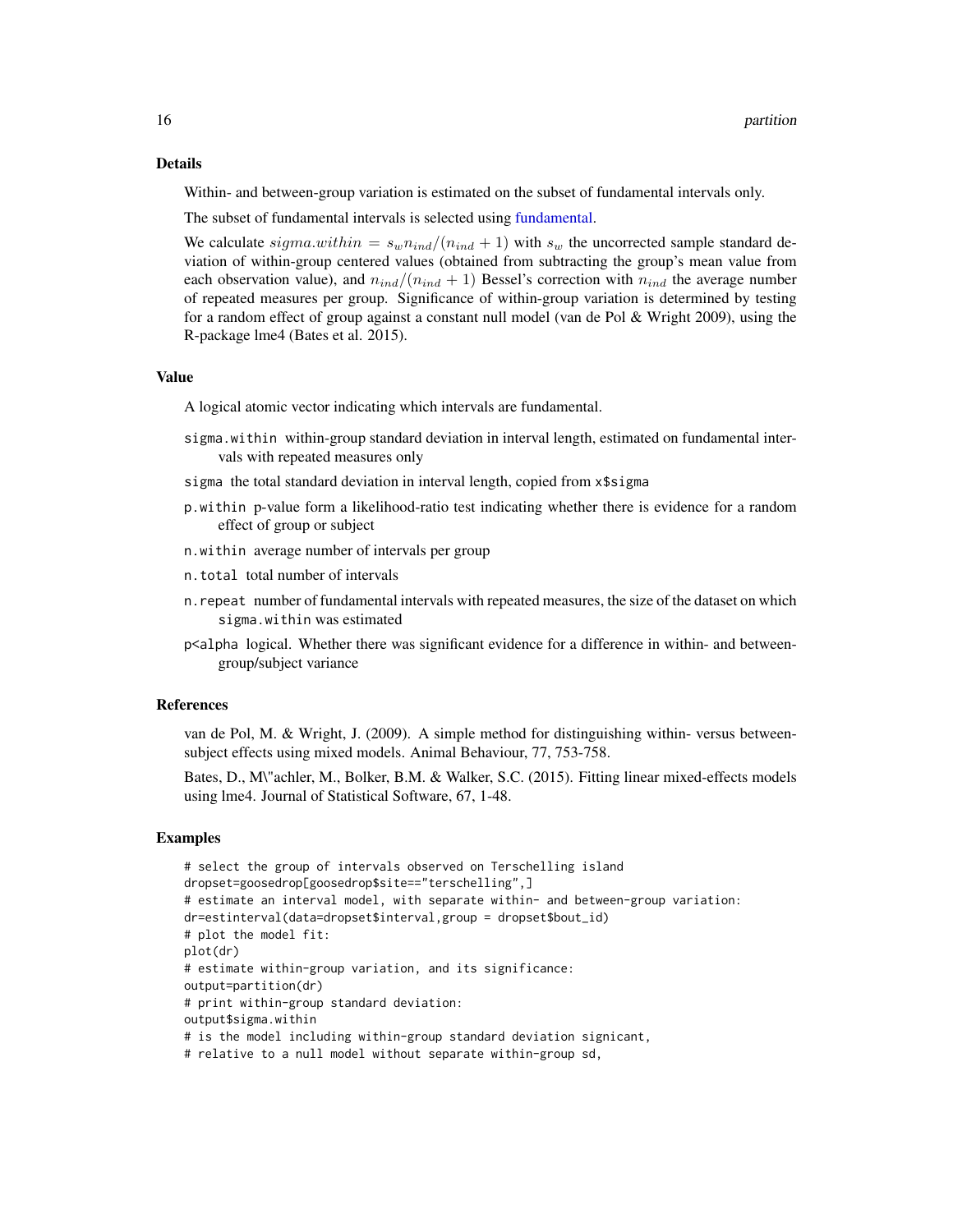#### <span id="page-16-0"></span>plot.intRvals 17

```
# at the specified confidence level alpha?
output$`p<alpha` #> TRUE
```
<span id="page-16-1"></span>plot.intRvals *Plot an interval histogram and fit of intRvals object*

#### Description

Plot an interval histogram and fit of intRvals object

#### Usage

```
## S3 method for class 'intRvals'
plot(x, binsize = 20, xlab = "Interval",
 ylab = "Density", main = "Interval histogram and fit", line.col = "red",
 line.1wd = 1, ...
```
#### Arguments

| $\mathsf{x}$ | An intRvals class object                                                  |
|--------------|---------------------------------------------------------------------------|
| binsize      | Width of the histogram bins                                               |
| xlab         | a title for the x axis                                                    |
| ylab         | a title for the y axis                                                    |
| main         | an overall title for the plot                                             |
| line.col     | Color of the plotted curve for the model fit                              |
| line.lwd     | Line width of the plotted curve for the model fit                         |
| $\ddots$ .   | Additional arguments to be passed to the low level hist plotting function |

#### Value

This function returns a list with data, corresponding to the model fit

#### Examples

```
data(goosedrop)
dr=estinterval(goosedrop$interval)
plot(dr)
plot(dr,binsize=10,line.col='blue')
```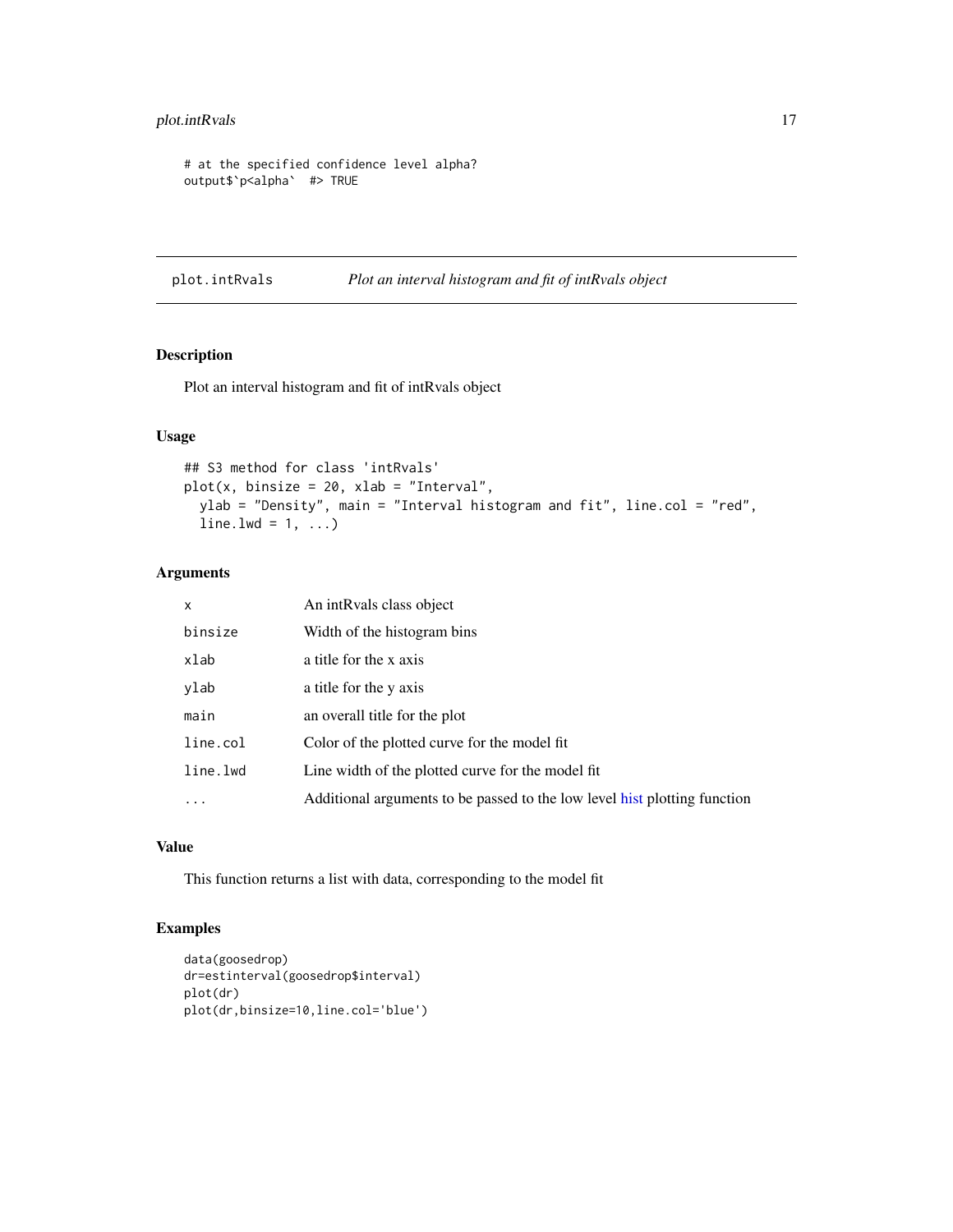<span id="page-17-0"></span>summary.intRvals *summary method for class* intRvals

#### **Description**

summary method for class intRvals

#### Usage

## S3 method for class 'intRvals' summary(object, ...)

#### Arguments

| object | An object of class intRvals, usually a result of a call to estinterval |
|--------|------------------------------------------------------------------------|
| .      | further arguments passed to or from other methods.                     |

#### Value

The function summary.intRvals computes and returns a list of summary statistics

data the interval data

mu the modelled mean interval

mu.se the modelled mean interval standard error

sigma the modelled interval standard deviation

p the modelled probability to not observe an arrival

fpp the modelled fraction of arrivals following a random poisson process, see [intervalpdf](#page-10-1)

N the highest number of consecutive missed arrivals taken into account, see [intervalpdf](#page-10-1)

convergence convergence field of [optim](#page-0-0)

counts counts field of [optim](#page-0-0)

loglik vector of length 2, with first element the log-likelihood of the fitted model, and second element the log-likelihood of the model without a missed event probability (i.e. p=0)

df.residual degrees of freedom, a 2-vector (1, number of intervals - n.param)

n.param number of optimized model parameters

distribution assumed interval distribution, one of 'gamma' or 'normal'

trunc interval range over which the interval pdf was truncated and normalized

fpp.method A string equal to 'fixed' or 'auto'. When 'auto' fpp has been optimized as a free model parameter. When 'fixed' the model is fitted with a fixed value set by parameter fpp

deviance deviance between the fitted model and a model without a missed event probability (i.e.  $p=0$ )

p.value numeric vector with two elements. First element contains the p.value for a likelihood ratio (deviance) test between the fitted model and a model without a missed event probability (i.e. p=0). Second element contains the p.value for a likelihood ratio (deviance) test between the fitted model and a saturated null model.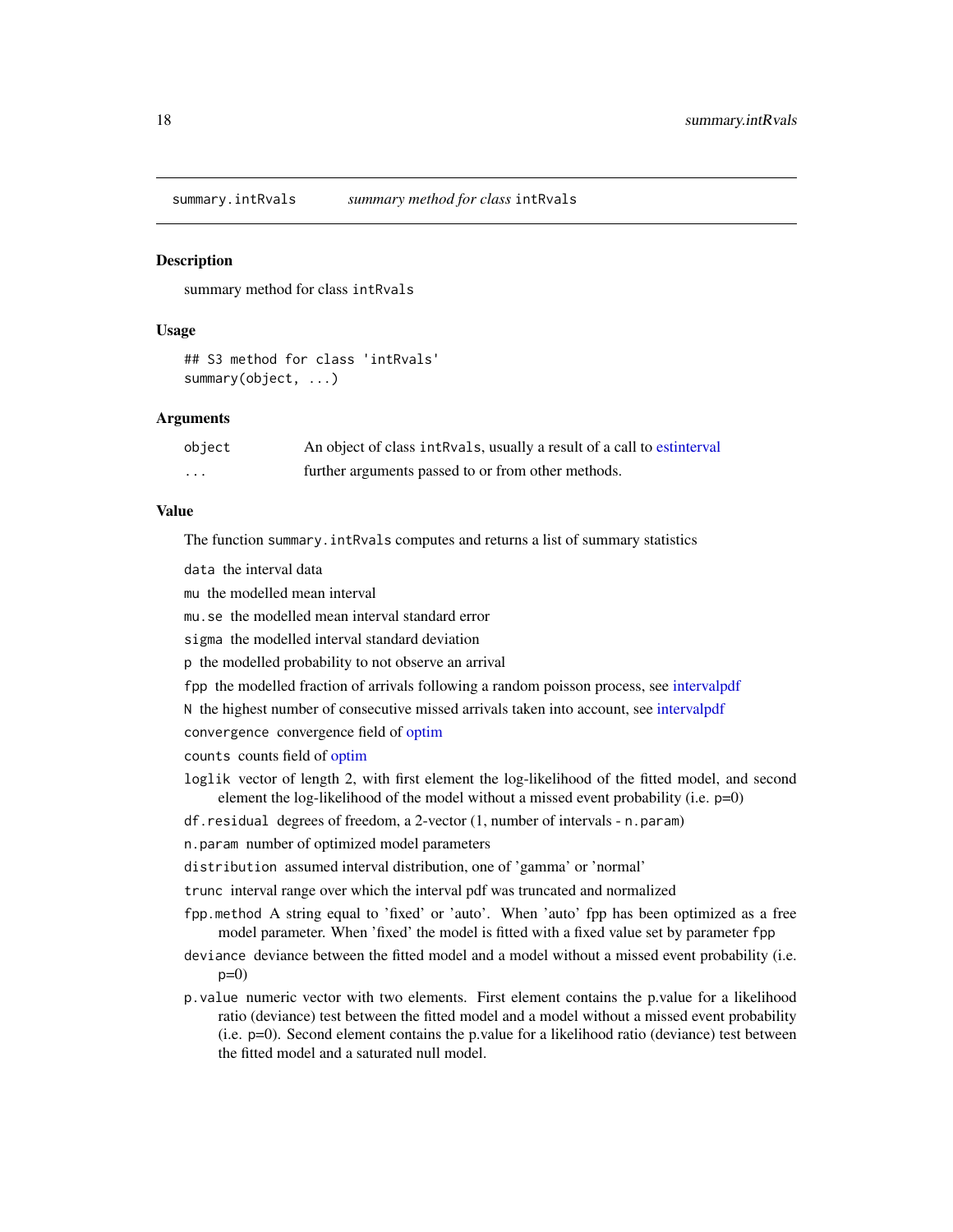#### <span id="page-18-0"></span>ttest text and the state of the state of the state of the state of the state of the state of the state of the state of the state of the state of the state of the state of the state of the state of the state of the state of

#### Examples

```
data(goosedrop)
dr=estinterval(goosedrop$interval)
summary(dr)
```
<span id="page-18-1"></span>ttest *Student's t-test to compare two means of objects of class* intRvals

#### Description

Performs one and two sample t-tests on objects of class intRvals

#### Usage

```
ttest(x, y = NULL, alternative = c("two.sided", "less", "greater"),
 mu = 0, var.equal = FALSE, conf.level = 0.95)
```
#### Arguments

| $\mathsf{x}$ | an object of class intRvals, usually a result of a call to estinterval                                                                                                                                                                           |
|--------------|--------------------------------------------------------------------------------------------------------------------------------------------------------------------------------------------------------------------------------------------------|
| y            | an (optional) object of class intRvals, usually a result of a call to estinterval                                                                                                                                                                |
| alternative  | a character string specifying the alternative hypothesis, must be one of "two.sided"<br>(default), "greater" or "less". You can specify just the initial letter.                                                                                 |
| mu           | a number indicating the true value of the mean (or difference in means if you<br>are performing a two sample test).                                                                                                                              |
| var.equal    | a logical variable indicating whether to treat the two variances as being equal.<br>If TRUE then the pooled variance is used to estimate the variance otherwise the<br>Welch (or Satterthwaite) approximation to the degrees of freedom is used. |
| conf.level   | confidence level of the interval                                                                                                                                                                                                                 |

#### Details

alternative = "greater" is the alternative that  $x$  has a larger mean than  $y$ .

If the input data are effectively constant (compared to the larger of the two means) an error is generated.

#### Value

A list with class "htest" containing the same components as in [t.test](#page-0-0)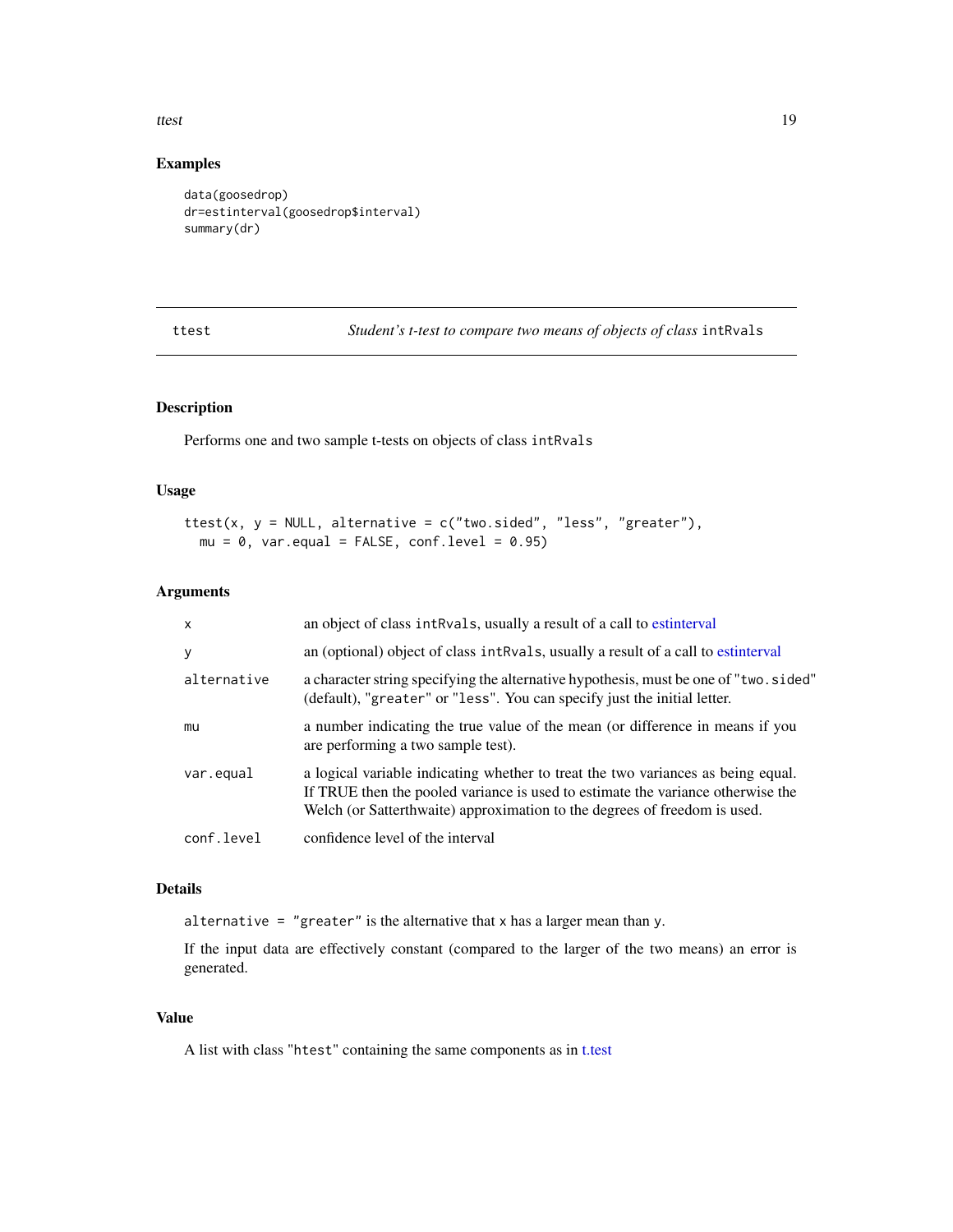20 vartest vartest vartest vartest vartest vartest vartest vartest vartest vartest vartest vartest vartest vartest vartest vartest vartest vartest vartest vartest vartest vartest vartest vartest vartest vartest vartest var

#### Examples

```
data(goosedrop)
dr=estinterval(goosedrop$interval)
# perform a one-sample t-test
ttest(dr,mu=200) #> FALSE, true mean not equal to 200
# two sample t-test
data.beforeMay=goosedrop[goosedrop$date<as.POSIXct('2013-05-01'),]
data.afterMay=goosedrop[goosedrop$date>as.POSIXct('2013-05-01'),]
dr.beforeMay=estinterval(data.beforeMay$interval)
dr.afterMay=estinterval(data.afterMay$interval)
ttest(dr.beforeMay,dr.afterMay)
```
<span id="page-19-1"></span>vartest *F Test to compare two variances of objects of class* intRvals

#### Description

Performs an F test to compare the variances of objects of class intRvals

#### Usage

```
vartest(x, y, ratio = 1, alternative = c("two-sided", "less", "greater"),conf<math>level = 0.95
```
#### Arguments

| X           | an object of class intRvals, usually a result of a call to estinterval                                                                                            |
|-------------|-------------------------------------------------------------------------------------------------------------------------------------------------------------------|
| y           | an (optional) object of class intRvals, usually a result of a call to estinterval                                                                                 |
| ratio       | the hypothesized ratio of the population variances of x and y.                                                                                                    |
| alternative | a character string specifying the alternative hypothesis, must be one of "two. sided"<br>(default), "greater" or "less". You can specify just the initial letter. |
| conf.level  | confidence level for the returned confidence interval                                                                                                             |

#### Details

The null hypothesis is that the ratio of the variances of the data to which the models x and y were fitted, is equal to ratio.

#### Value

A list with class "htest" containing the same components as in [var.test](#page-0-0)

<span id="page-19-0"></span>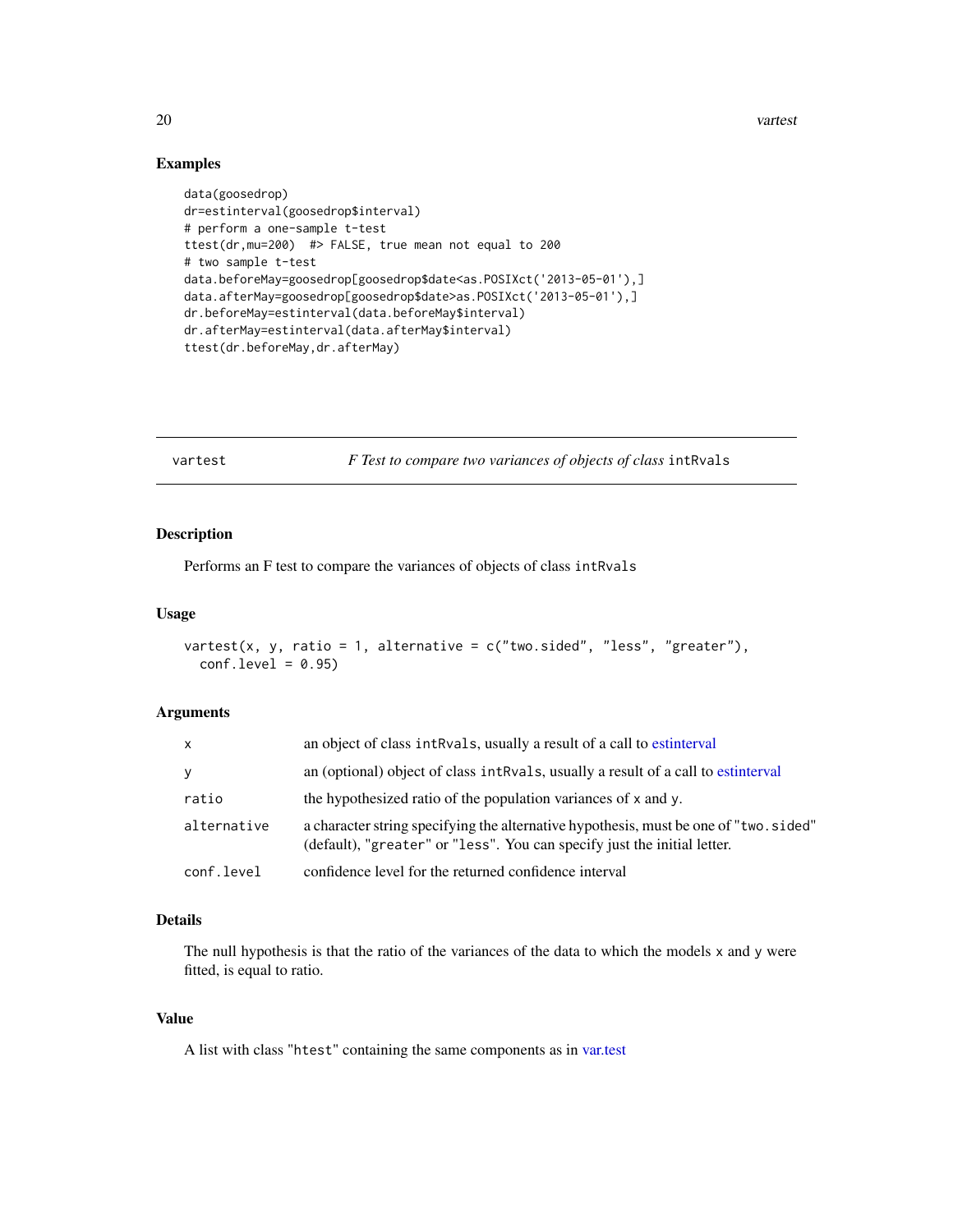#### vartest 21

### Examples

```
data(goosedrop)
dr=estinterval(goosedrop$interval)
# split the interval data into two periods
data.beforeMay=goosedrop[goosedrop$date<as.POSIXct('2013-05-01'),]
data.afterMay=goosedrop[goosedrop$date>as.POSIXct('2013-05-01'),]
dr.beforeMay=estinterval(data.beforeMay$interval)
dr.afterMay=estinterval(data.afterMay$interval)
# perform an F test
vartest(dr.beforeMay,dr.afterMay)
```